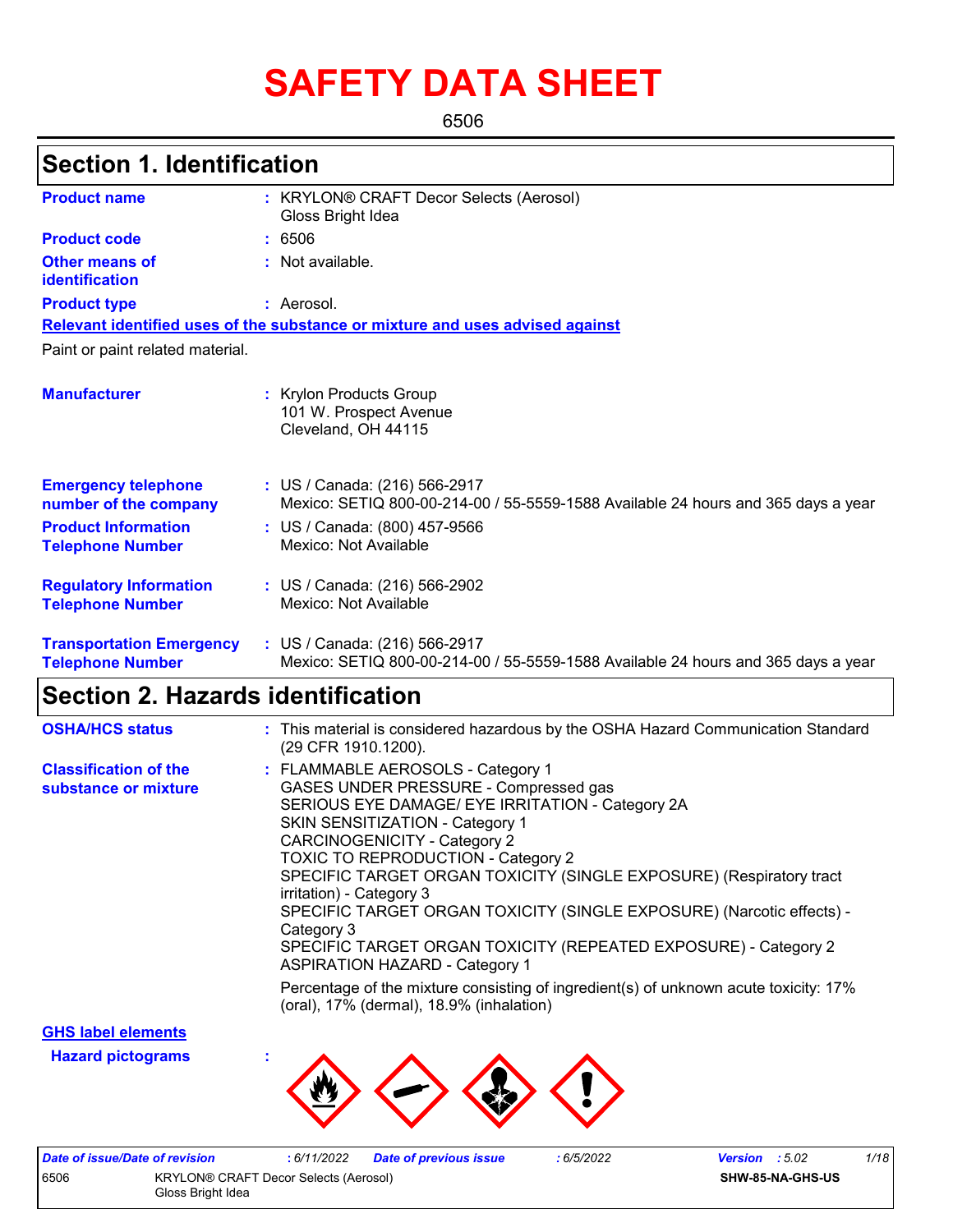# **Section 2. Hazards identification**

| <b>Signal word</b>                         | : Danger                                                                                                                                                                                                                                                                                                                                                                                                                                                                                                                                                                                                                                           |
|--------------------------------------------|----------------------------------------------------------------------------------------------------------------------------------------------------------------------------------------------------------------------------------------------------------------------------------------------------------------------------------------------------------------------------------------------------------------------------------------------------------------------------------------------------------------------------------------------------------------------------------------------------------------------------------------------------|
| <b>Hazard statements</b>                   | : Extremely flammable aerosol.<br>Contains gas under pressure; may explode if heated.<br>May be fatal if swallowed and enters airways.<br>May cause an allergic skin reaction.<br>Causes serious eye irritation.<br>May cause respiratory irritation.<br>May cause drowsiness or dizziness.<br>Suspected of causing cancer.<br>Suspected of damaging fertility or the unborn child.<br>May cause damage to organs through prolonged or repeated exposure.                                                                                                                                                                                          |
| <b>Precautionary statements</b>            |                                                                                                                                                                                                                                                                                                                                                                                                                                                                                                                                                                                                                                                    |
| <b>General</b>                             | : Read label before use. Keep out of reach of children. If medical advice is needed,<br>have product container or label at hand.                                                                                                                                                                                                                                                                                                                                                                                                                                                                                                                   |
| <b>Prevention</b>                          | : Obtain special instructions before use. Do not handle until all safety precautions have<br>been read and understood. Wear protective gloves, protective clothing and eye or face<br>protection. Keep away from heat, hot surfaces, sparks, open flames and other ignition<br>sources. No smoking. Do not spray on an open flame or other ignition source. Use<br>only outdoors or in a well-ventilated area. Do not breathe dust or mist. Wash<br>thoroughly after handling. Contaminated work clothing must not be allowed out of the<br>workplace. Pressurized container: Do not pierce or burn, even after use.                               |
| <b>Response</b>                            | : IF exposed or concerned: Get medical advice or attention. IF INHALED: Remove<br>person to fresh air and keep comfortable for breathing. Call a POISON CENTER or<br>doctor if you feel unwell. IF SWALLOWED: Immediately call a POISON CENTER or<br>doctor. Do NOT induce vomiting. Wash contaminated clothing before reuse. IF ON<br>SKIN: Wash with plenty of water. If skin irritation or rash occurs: Get medical advice or<br>attention. IF IN EYES: Rinse cautiously with water for several minutes. Remove contact<br>lenses, if present and easy to do. Continue rinsing. If eye irritation persists: Get medical<br>advice or attention. |
| <b>Storage</b>                             | : Store locked up. Protect from sunlight. Do not expose to temperatures exceeding 50<br>°C/122 °F. Store in a well-ventilated place. Keep container tightly closed.                                                                                                                                                                                                                                                                                                                                                                                                                                                                                |
| <b>Disposal</b>                            | : Dispose of contents and container in accordance with all local, regional, national and<br>international regulations.                                                                                                                                                                                                                                                                                                                                                                                                                                                                                                                             |
| <b>Supplemental label</b><br>elements      | DELAYED EFFECTS FROM LONG TERM OVEREXPOSURE. Contains solvents which<br>can cause permanent brain and nervous system damage. Intentional misuse by<br>deliberately concentrating and inhaling the contents can be harmful or fatal. WARNING:<br>This product contains chemicals known to the State of California to cause cancer and<br>birth defects or other reproductive harm.                                                                                                                                                                                                                                                                  |
|                                            | Please refer to the SDS for additional information. Keep out of reach of children. Keep<br>upright in a cool, dry place. Do not discard empty can in trash compactor.                                                                                                                                                                                                                                                                                                                                                                                                                                                                              |
| <b>Hazards not otherwise</b><br>classified | : DANGER: Rags, steel wool, other waste soaked with this product, and sanding residue<br>may spontaneously catch fire if improperly discarded. Immediately place rags, steel<br>wool, other waste soaked with this product, and sanding residue in a sealed, water-filled,<br>metal container. Dispose of in accordance with local fire regulations.                                                                                                                                                                                                                                                                                               |

# **Section 3. Composition/information on ingredients**

| Substance/mixture     | : Mixture        |
|-----------------------|------------------|
| <b>Other means of</b> | : Not available. |
| <b>identification</b> |                  |

#### **CAS number/other identifiers**

| <i>ate of Issue/Date of</i> |   |
|-----------------------------|---|
| 506                         | Κ |
|                             | G |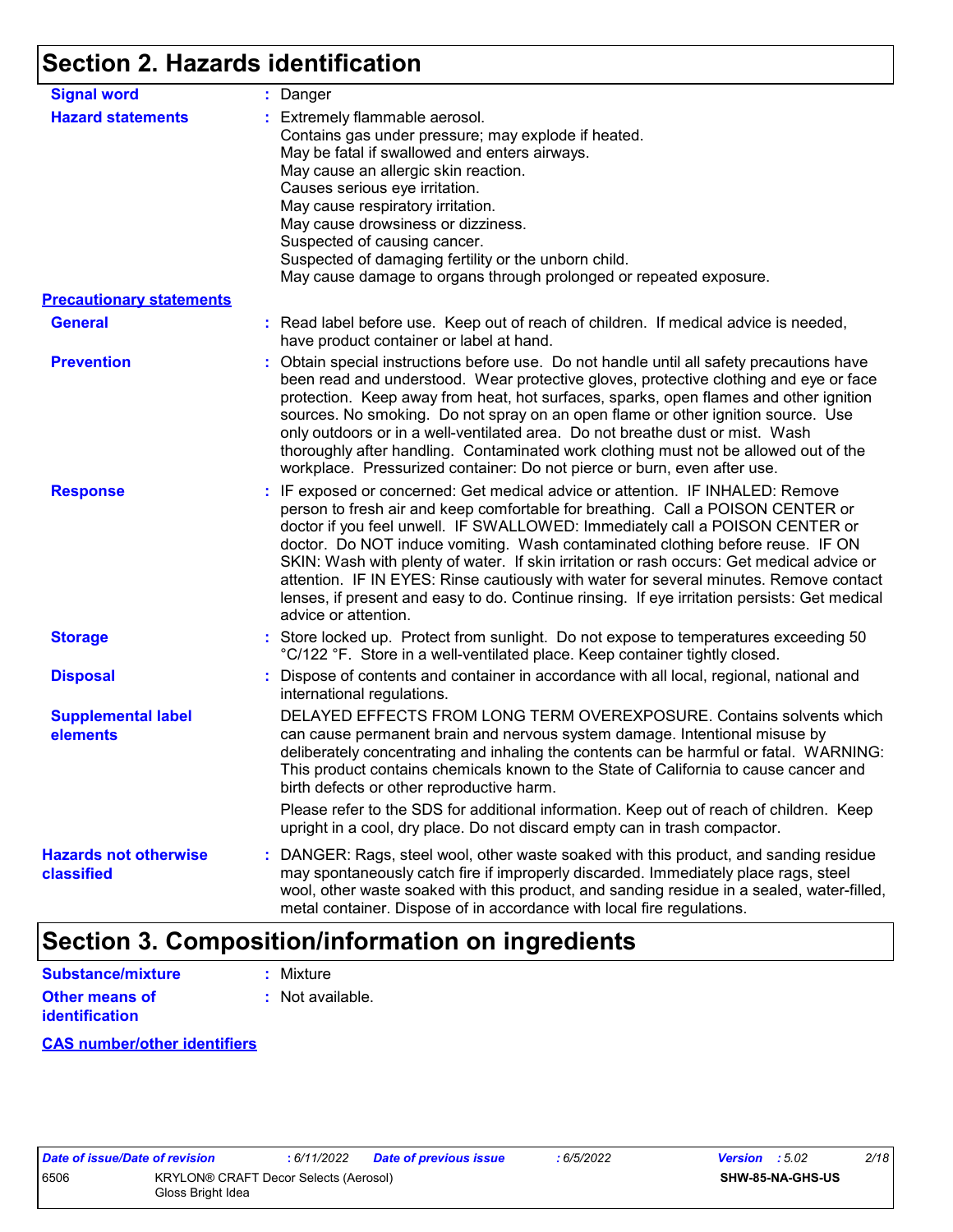## **Section 3. Composition/information on ingredients**

| <b>Ingredient name</b>             | % by weight | <b>CAS number</b> |
|------------------------------------|-------------|-------------------|
| Acetone                            | 225 - ≤50   | 67-64-1           |
| Propane                            | 210 - ≤25   | 74-98-6           |
| <b>Butane</b>                      | l≤10        | 106-97-8          |
| n-Butyl Acetate                    | $ $ < 10    | 123-86-4          |
| Titanium Dioxide                   | $\leq 5$    | 13463-67-7        |
| 2-Propoxyethanol                   | l≤3         | 2807-30-9         |
| <b>Light Aromatic Hydrocarbons</b> | ≤0.3        | 64742-95-6        |
| Zirconium 2-Ethylhexanoate         | l≤0.3       | 22464-99-9        |
| Methyl Ethyl Ketoxime              | l≤0.3       | $96 - 29 - 7$     |
|                                    |             |                   |

Any concentration shown as a range is to protect confidentiality or is due to batch variation.

**There are no additional ingredients present which, within the current knowledge of the supplier and in the concentrations applicable, are classified and hence require reporting in this section.**

**Occupational exposure limits, if available, are listed in Section 8.**

### **Section 4. First aid measures**

#### **Description of necessary first aid measures**

| <b>Eye contact</b>  | : Immediately flush eyes with plenty of water, occasionally lifting the upper and lower<br>eyelids. Check for and remove any contact lenses. Continue to rinse for at least 10<br>minutes. Get medical attention.                                                                                                                                                                                                                                                                                                                                                                                                                                                                                                                                       |
|---------------------|---------------------------------------------------------------------------------------------------------------------------------------------------------------------------------------------------------------------------------------------------------------------------------------------------------------------------------------------------------------------------------------------------------------------------------------------------------------------------------------------------------------------------------------------------------------------------------------------------------------------------------------------------------------------------------------------------------------------------------------------------------|
| <b>Inhalation</b>   | : Remove victim to fresh air and keep at rest in a position comfortable for breathing. If it<br>is suspected that fumes are still present, the rescuer should wear an appropriate mask<br>or self-contained breathing apparatus. If not breathing, if breathing is irregular or if<br>respiratory arrest occurs, provide artificial respiration or oxygen by trained personnel. It<br>may be dangerous to the person providing aid to give mouth-to-mouth resuscitation.<br>Get medical attention. If necessary, call a poison center or physician. If unconscious,<br>place in recovery position and get medical attention immediately. Maintain an open<br>airway. Loosen tight clothing such as a collar, tie, belt or waistband.                    |
| <b>Skin contact</b> | : Wash with plenty of soap and water. Remove contaminated clothing and shoes. Wash<br>contaminated clothing thoroughly with water before removing it, or wear gloves.<br>Continue to rinse for at least 10 minutes. Get medical attention. In the event of any<br>complaints or symptoms, avoid further exposure. Wash clothing before reuse. Clean<br>shoes thoroughly before reuse.                                                                                                                                                                                                                                                                                                                                                                   |
| <b>Ingestion</b>    | : Get medical attention immediately. Call a poison center or physician. Wash out mouth<br>with water. Remove dentures if any. If material has been swallowed and the exposed<br>person is conscious, give small quantities of water to drink. Stop if the exposed person<br>feels sick as vomiting may be dangerous. Aspiration hazard if swallowed. Can enter<br>lungs and cause damage. Do not induce vomiting. If vomiting occurs, the head should<br>be kept low so that vomit does not enter the lungs. Never give anything by mouth to an<br>unconscious person. If unconscious, place in recovery position and get medical<br>attention immediately. Maintain an open airway. Loosen tight clothing such as a collar,<br>tie, belt or waistband. |

**Most important symptoms/effects, acute and delayed**

| <b>Potential acute health effects</b> |                                                                                                                              |
|---------------------------------------|------------------------------------------------------------------------------------------------------------------------------|
| <b>Eye contact</b>                    | : Causes serious eye irritation.                                                                                             |
| <b>Inhalation</b>                     | : Can cause central nervous system (CNS) depression. May cause drowsiness or<br>dizziness. May cause respiratory irritation. |
| <b>Skin contact</b>                   | : May cause an allergic skin reaction.                                                                                       |
| <b>Ingestion</b>                      | : Can cause central nervous system (CNS) depression. May be fatal if swallowed and<br>enters airways.                        |

#### **Over-exposure signs/symptoms**

| Date of issue/Date of revision |                                                            | : 6/11/2022 | <b>Date of previous issue</b> | : 6/5/2022 | <b>Version</b> : $5.02$ |                         | 3/18 |
|--------------------------------|------------------------------------------------------------|-------------|-------------------------------|------------|-------------------------|-------------------------|------|
| 6506                           | KRYLON® CRAFT Decor Selects (Aerosol)<br>Gloss Bright Idea |             |                               |            |                         | <b>SHW-85-NA-GHS-US</b> |      |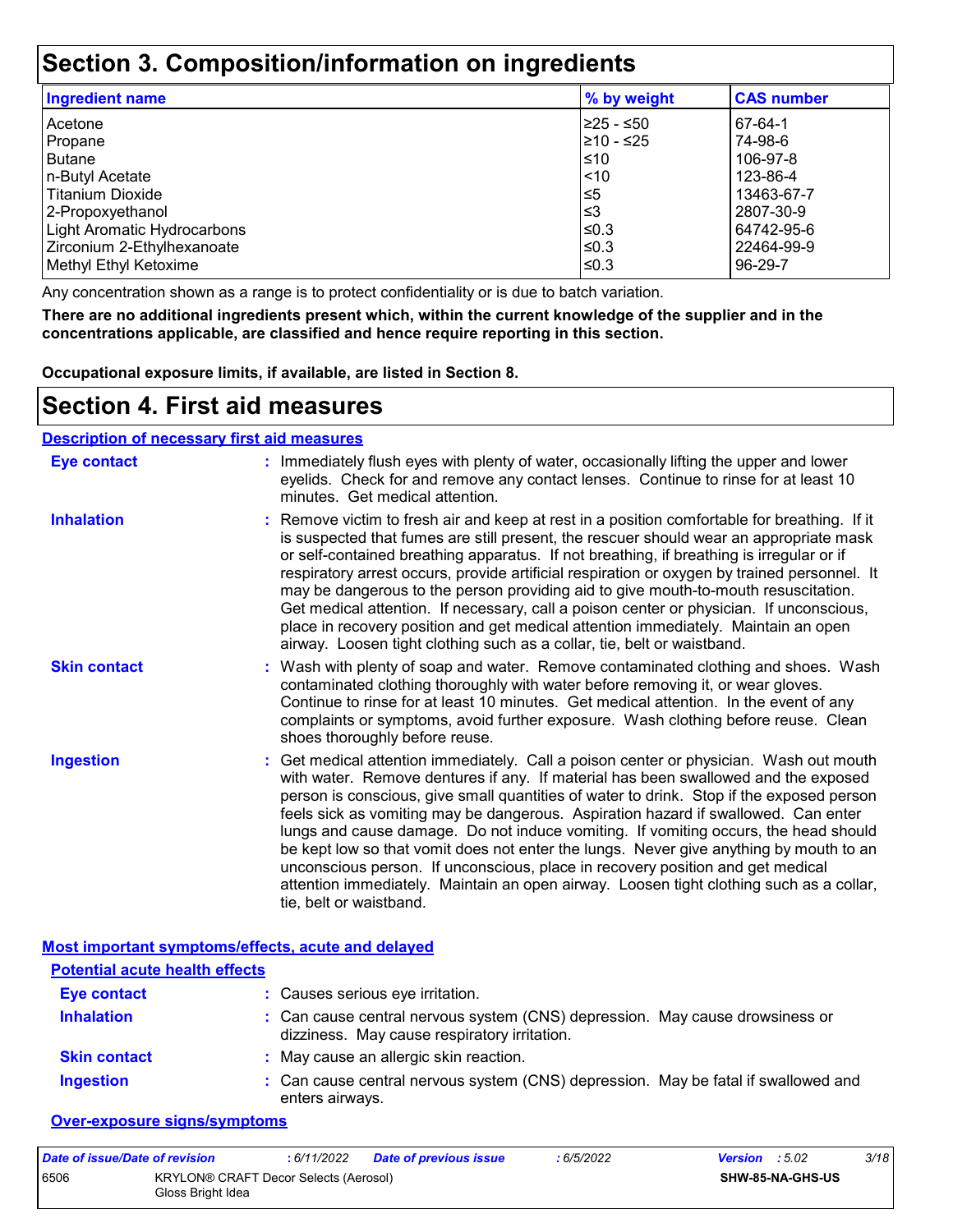# **Section 4. First aid measures**

| : Adverse symptoms may include the following:<br><b>Eye contact</b><br>pain or irritation<br>watering<br>redness<br><b>Inhalation</b><br>: Adverse symptoms may include the following:<br>respiratory tract irritation<br>coughing<br>nausea or vomiting<br>headache<br>drowsiness/fatigue<br>dizziness/vertigo<br>unconsciousness<br>reduced fetal weight<br>increase in fetal deaths<br>skeletal malformations<br><b>Skin contact</b><br>: Adverse symptoms may include the following:<br>irritation<br>redness<br>reduced fetal weight<br>increase in fetal deaths<br>skeletal malformations<br><b>Ingestion</b><br>: Adverse symptoms may include the following:<br>nausea or vomiting<br>reduced fetal weight |  |                          |
|--------------------------------------------------------------------------------------------------------------------------------------------------------------------------------------------------------------------------------------------------------------------------------------------------------------------------------------------------------------------------------------------------------------------------------------------------------------------------------------------------------------------------------------------------------------------------------------------------------------------------------------------------------------------------------------------------------------------|--|--------------------------|
|                                                                                                                                                                                                                                                                                                                                                                                                                                                                                                                                                                                                                                                                                                                    |  |                          |
|                                                                                                                                                                                                                                                                                                                                                                                                                                                                                                                                                                                                                                                                                                                    |  |                          |
|                                                                                                                                                                                                                                                                                                                                                                                                                                                                                                                                                                                                                                                                                                                    |  |                          |
| skeletal malformations                                                                                                                                                                                                                                                                                                                                                                                                                                                                                                                                                                                                                                                                                             |  | increase in fetal deaths |

#### **Indication of immediate medical attention and special treatment needed, if necessary**

| <b>Notes to physician</b>         | : Treat symptomatically. Contact poison treatment specialist immediately if large<br>quantities have been ingested or inhaled.                                                                                                                                                                                                                                                                                  |
|-----------------------------------|-----------------------------------------------------------------------------------------------------------------------------------------------------------------------------------------------------------------------------------------------------------------------------------------------------------------------------------------------------------------------------------------------------------------|
| <b>Specific treatments</b>        | : No specific treatment.                                                                                                                                                                                                                                                                                                                                                                                        |
| <b>Protection of first-aiders</b> | : No action shall be taken involving any personal risk or without suitable training. If it is<br>suspected that fumes are still present, the rescuer should wear an appropriate mask or<br>self-contained breathing apparatus. It may be dangerous to the person providing aid to<br>give mouth-to-mouth resuscitation. Wash contaminated clothing thoroughly with water<br>before removing it, or wear gloves. |

**See toxicological information (Section 11)**

## **Section 5. Fire-fighting measures**

| <b>Extinguishing media</b>                           |                                                                                                                                                                                                                                                                                                                                                                                                                                                       |
|------------------------------------------------------|-------------------------------------------------------------------------------------------------------------------------------------------------------------------------------------------------------------------------------------------------------------------------------------------------------------------------------------------------------------------------------------------------------------------------------------------------------|
| <b>Suitable extinguishing</b><br>media               | : Use an extinguishing agent suitable for the surrounding fire.                                                                                                                                                                                                                                                                                                                                                                                       |
| <b>Unsuitable extinguishing</b><br>media             | : None known.                                                                                                                                                                                                                                                                                                                                                                                                                                         |
| <b>Specific hazards arising</b><br>from the chemical | : Extremely flammable aerosol. Runoff to sewer may create fire or explosion hazard. In<br>a fire or if heated, a pressure increase will occur and the container may burst, with the<br>risk of a subsequent explosion. Gas may accumulate in low or confined areas or travel<br>a considerable distance to a source of ignition and flash back, causing fire or explosion.<br>Bursting aerosol containers may be propelled from a fire at high speed. |

| Date of issue/Date of revision |                                                            | 6/11/2022 | <b>Date of previous issue</b> | 6/5/2022 | <b>Version</b> : 5.02 |                  | 4/18 |
|--------------------------------|------------------------------------------------------------|-----------|-------------------------------|----------|-----------------------|------------------|------|
| 6506                           | KRYLON® CRAFT Decor Selects (Aerosol)<br>Gloss Bright Idea |           |                               |          |                       | SHW-85-NA-GHS-US |      |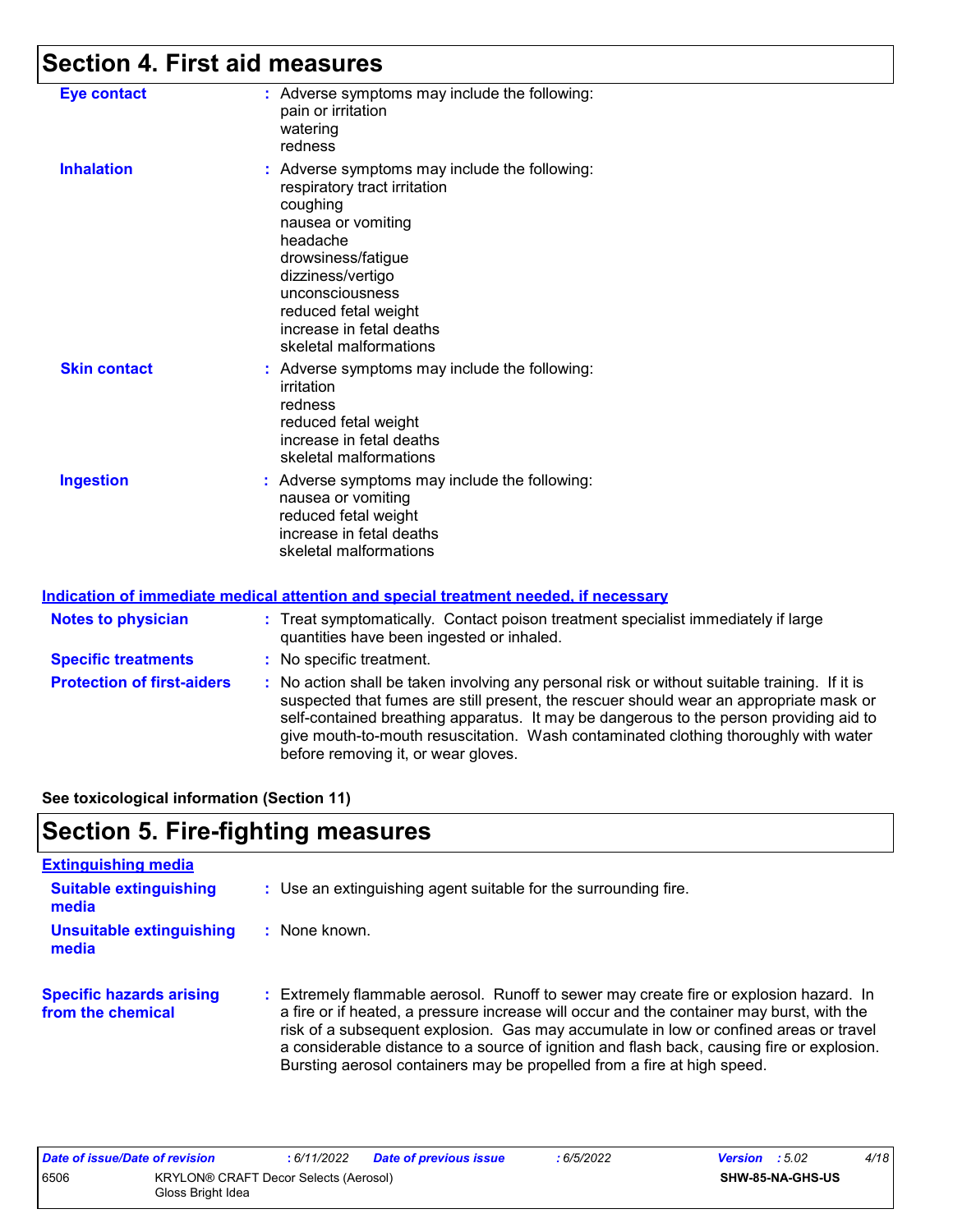## **Section 5. Fire-fighting measures**

| <b>Hazardous thermal</b><br>decomposition products       | : Decomposition products may include the following materials:<br>carbon dioxide<br>carbon monoxide<br>metal oxide/oxides                                                                                                                                                                                                      |
|----------------------------------------------------------|-------------------------------------------------------------------------------------------------------------------------------------------------------------------------------------------------------------------------------------------------------------------------------------------------------------------------------|
| <b>Special protective actions</b><br>for fire-fighters   | : Promptly isolate the scene by removing all persons from the vicinity of the incident if<br>there is a fire. No action shall be taken involving any personal risk or without suitable<br>training. Move containers from fire area if this can be done without risk. Use water<br>spray to keep fire-exposed containers cool. |
| <b>Special protective</b><br>equipment for fire-fighters | : Fire-fighters should wear appropriate protective equipment and self-contained breathing<br>apparatus (SCBA) with a full face-piece operated in positive pressure mode.                                                                                                                                                      |

### **Section 6. Accidental release measures**

#### **Personal precautions, protective equipment and emergency procedures**

| For non-emergency<br>personnel                               | : No action shall be taken involving any personal risk or without suitable training.<br>Evacuate surrounding areas. Keep unnecessary and unprotected personnel from<br>entering. In the case of aerosols being ruptured, care should be taken due to the rapid<br>escape of the pressurized contents and propellant. If a large number of containers are<br>ruptured, treat as a bulk material spillage according to the instructions in the clean-up<br>section. Do not touch or walk through spilled material. Shut off all ignition sources. No<br>flares, smoking or flames in hazard area. Avoid breathing vapor or mist. Provide<br>adequate ventilation. Wear appropriate respirator when ventilation is inadequate. Put<br>on appropriate personal protective equipment. |
|--------------------------------------------------------------|----------------------------------------------------------------------------------------------------------------------------------------------------------------------------------------------------------------------------------------------------------------------------------------------------------------------------------------------------------------------------------------------------------------------------------------------------------------------------------------------------------------------------------------------------------------------------------------------------------------------------------------------------------------------------------------------------------------------------------------------------------------------------------|
| For emergency responders                                     | : If specialized clothing is required to deal with the spillage, take note of any information in<br>Section 8 on suitable and unsuitable materials. See also the information in "For non-<br>emergency personnel".                                                                                                                                                                                                                                                                                                                                                                                                                                                                                                                                                               |
| <b>Environmental precautions</b>                             | : Avoid dispersal of spilled material and runoff and contact with soil, waterways, drains<br>and sewers. Inform the relevant authorities if the product has caused environmental<br>pollution (sewers, waterways, soil or air).                                                                                                                                                                                                                                                                                                                                                                                                                                                                                                                                                  |
| <b>Methods and materials for containment and cleaning up</b> |                                                                                                                                                                                                                                                                                                                                                                                                                                                                                                                                                                                                                                                                                                                                                                                  |
| <b>Small spill</b>                                           | : Stop leak if without risk. Move containers from spill area. Use spark-proof tools and<br>explosion-proof equipment. Dilute with water and mop up if water-soluble. Alternatively,<br>or if water-insoluble, absorb with an inert dry material and place in an appropriate waste<br>disposal container. Dispose of via a licensed waste disposal contractor.                                                                                                                                                                                                                                                                                                                                                                                                                    |
| <b>Large spill</b>                                           | : Stop leak if without risk. Move containers from spill area. Use spark-proof tools and<br>explosion-proof equipment. Approach release from upwind. Prevent entry into sewers,<br>water courses, basements or confined areas. Wash spillages into an effluent treatment<br>plant or proceed as follows. Contain and collect spillage with non-combustible,<br>absorbent material e.g. sand, earth, vermiculite or diatomaceous earth and place in<br>container for disposal according to local regulations (see Section 13). Dispose of via a<br>licensed waste disposal contractor. Contaminated absorbent material may pose the<br>same hazard as the spilled product. Note: see Section 1 for emergency contact<br>information and Section 13 for waste disposal.             |

# **Section 7. Handling and storage**

**Precautions for safe handling**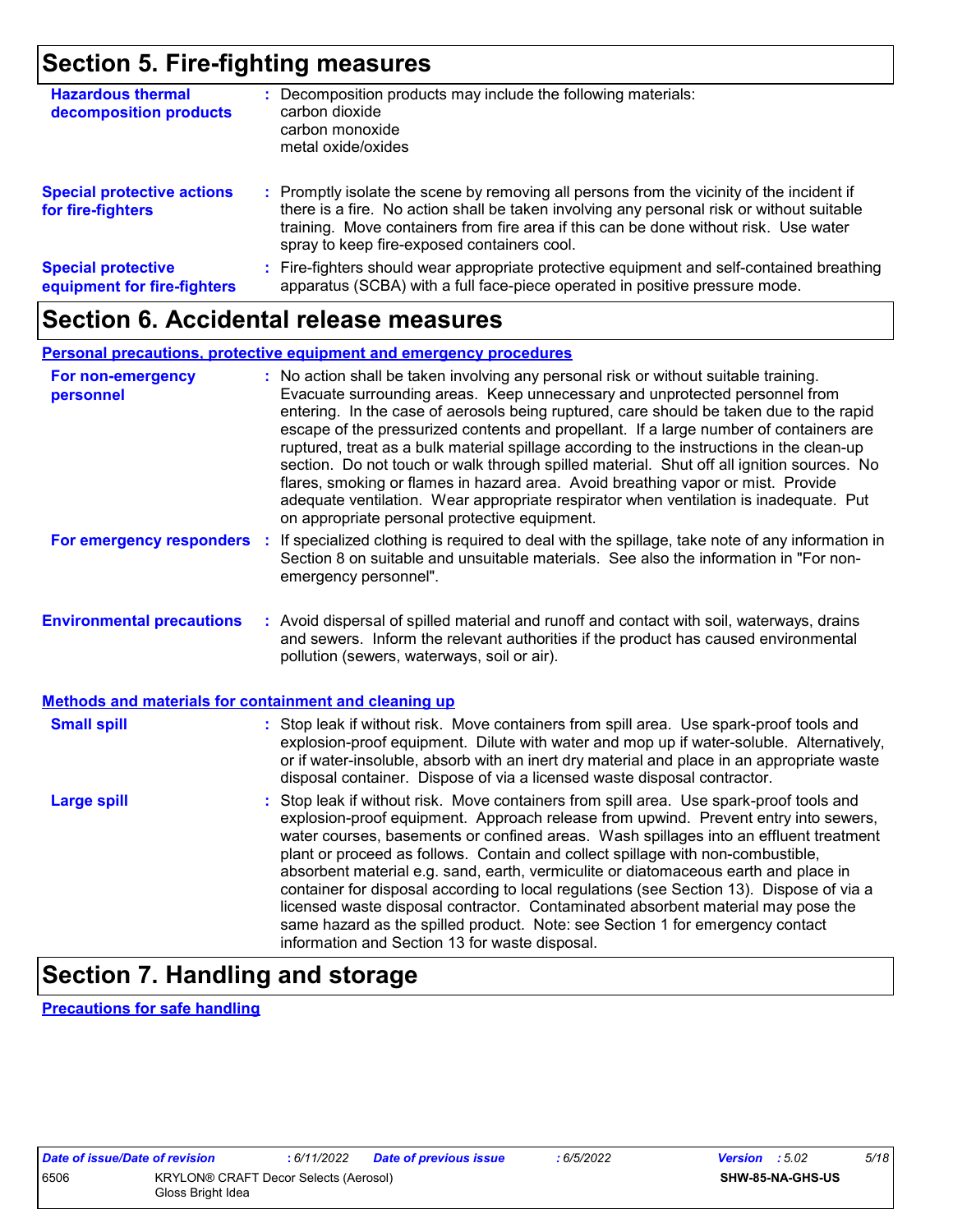# **Section 7. Handling and storage**

| <b>Protective measures</b>                                                       | : Put on appropriate personal protective equipment (see Section 8). Persons with a<br>history of skin sensitization problems should not be employed in any process in which<br>this product is used. Pressurized container: protect from sunlight and do not expose to<br>temperatures exceeding 50°C. Do not pierce or burn, even after use. Avoid exposure -<br>obtain special instructions before use. Avoid exposure during pregnancy. Do not<br>handle until all safety precautions have been read and understood. Do not get in eyes<br>or on skin or clothing. Do not breathe vapor or mist. Do not swallow. Avoid breathing<br>gas. Use only with adequate ventilation. Wear appropriate respirator when ventilation is<br>inadequate. Store and use away from heat, sparks, open flame or any other ignition<br>source. Use explosion-proof electrical (ventilating, lighting and material handling)<br>equipment. Use only non-sparking tools. Empty containers retain product residue and<br>can be hazardous. |
|----------------------------------------------------------------------------------|---------------------------------------------------------------------------------------------------------------------------------------------------------------------------------------------------------------------------------------------------------------------------------------------------------------------------------------------------------------------------------------------------------------------------------------------------------------------------------------------------------------------------------------------------------------------------------------------------------------------------------------------------------------------------------------------------------------------------------------------------------------------------------------------------------------------------------------------------------------------------------------------------------------------------------------------------------------------------------------------------------------------------|
| <b>Advice on general</b><br>occupational hygiene                                 | : Eating, drinking and smoking should be prohibited in areas where this material is<br>handled, stored and processed. Workers should wash hands and face before eating,<br>drinking and smoking. Remove contaminated clothing and protective equipment before<br>entering eating areas. See also Section 8 for additional information on hygiene<br>measures.                                                                                                                                                                                                                                                                                                                                                                                                                                                                                                                                                                                                                                                             |
| <b>Conditions for safe storage,</b><br>including any<br><b>incompatibilities</b> | : Store in accordance with local regulations. Store away from direct sunlight in a dry, cool<br>and well-ventilated area, away from incompatible materials (see Section 10) and food<br>and drink. Protect from sunlight. Store locked up. Eliminate all ignition sources. Use<br>appropriate containment to avoid environmental contamination. See Section 10 for<br>incompatible materials before handling or use.                                                                                                                                                                                                                                                                                                                                                                                                                                                                                                                                                                                                      |

## **Section 8. Exposure controls/personal protection**

#### **Control parameters**

**Occupational exposure limits (OSHA United States)**

| <b>Ingredient name</b>                | CAS#                                         | <b>Exposure limits</b>                                                                                                                                                                                                                                                                                      |
|---------------------------------------|----------------------------------------------|-------------------------------------------------------------------------------------------------------------------------------------------------------------------------------------------------------------------------------------------------------------------------------------------------------------|
| Acetone                               | 67-64-1                                      | ACGIH TLV (United States, 1/2021).<br>TWA: 250 ppm 8 hours.<br>STEL: 500 ppm 15 minutes.<br>NIOSH REL (United States, 10/2020).<br>TWA: 250 ppm 10 hours.<br>TWA: 590 mg/m <sup>3</sup> 10 hours.<br>OSHA PEL (United States, 5/2018).<br>TWA: 1000 ppm 8 hours.<br>TWA: 2400 mg/m <sup>3</sup> 8 hours.    |
| Propane                               | 74-98-6                                      | NIOSH REL (United States, 10/2020).<br>TWA: 1000 ppm 10 hours.<br>TWA: 1800 mg/m <sup>3</sup> 10 hours.<br>OSHA PEL (United States, 5/2018).<br>TWA: 1000 ppm 8 hours.<br>TWA: 1800 mg/m <sup>3</sup> 8 hours.<br>ACGIH TLV (United States, 1/2021). Oxygen<br>Depletion [Asphyxiant]. Explosive potential. |
| <b>Butane</b>                         | 106-97-8                                     | NIOSH REL (United States, 10/2020).<br>TWA: 800 ppm 10 hours.<br>TWA: 1900 mg/m <sup>3</sup> 10 hours.<br>ACGIH TLV (United States, 1/2021).<br><b>Explosive potential.</b><br>STEL: 1000 ppm 15 minutes.                                                                                                   |
| n-Butyl Acetate                       | 123-86-4                                     | NIOSH REL (United States, 10/2020).<br>TWA: 150 ppm 10 hours.<br>TWA: 710 mg/m <sup>3</sup> 10 hours.<br>STEL: 200 ppm 15 minutes.                                                                                                                                                                          |
| <b>Date of issue/Date of revision</b> | : 6/11/2022<br><b>Date of previous issue</b> | 6/18<br>:6/5/2022<br>Version : 5.02                                                                                                                                                                                                                                                                         |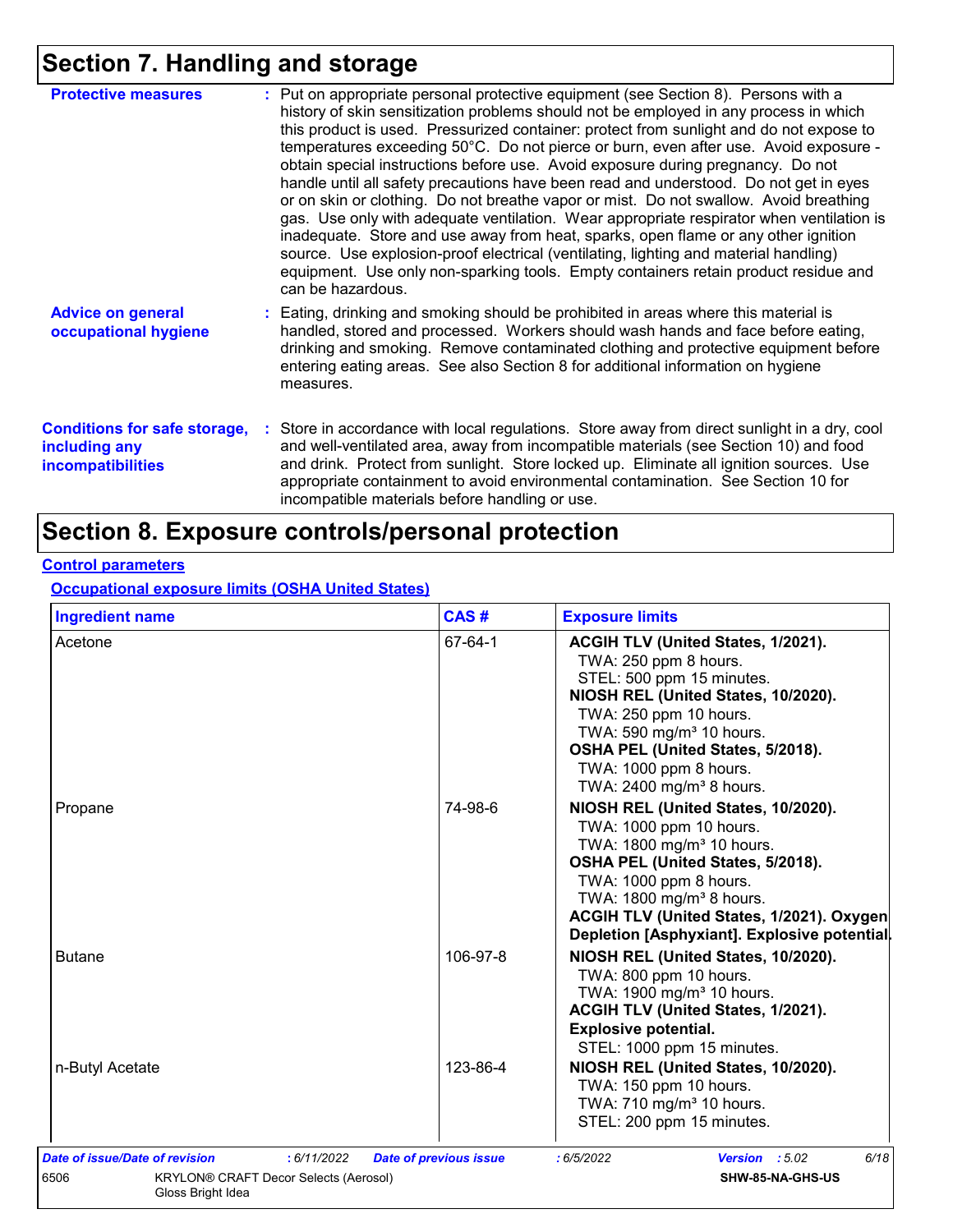|                             |            | STEL: 950 mg/m <sup>3</sup> 15 minutes.             |
|-----------------------------|------------|-----------------------------------------------------|
|                             |            | OSHA PEL (United States, 5/2018).                   |
|                             |            | TWA: 150 ppm 8 hours.                               |
|                             |            | TWA: $710 \text{ mg/m}^3$ 8 hours.                  |
|                             |            | ACGIH TLV (United States, 1/2021).                  |
|                             |            | STEL: 150 ppm 15 minutes.                           |
|                             |            | TWA: 50 ppm 8 hours.                                |
| <b>Titanium Dioxide</b>     | 13463-67-7 | ACGIH TLV (United States, 1/2021).                  |
|                             |            | TWA: 10 mg/m <sup>3</sup> 8 hours.                  |
|                             |            | OSHA PEL (United States, 5/2018).                   |
|                             |            | TWA: 15 mg/m <sup>3</sup> 8 hours. Form: Total dust |
| 2-Propoxyethanol            | 2807-30-9  | None.                                               |
| Light Aromatic Hydrocarbons | 64742-95-6 | None.                                               |
| Zirconium 2-Ethylhexanoate  | 22464-99-9 | ACGIH TLV (United States, 1/2021).                  |
|                             |            | TWA: $5 \text{ mg/m}^3$ , (as Zr) 8 hours.          |
|                             |            | STEL: 10 mg/m <sup>3</sup> , (as Zr) 15 minutes.    |
|                             |            | NIOSH REL (United States, 10/2020).                 |
|                             |            | TWA: $5 \text{ mg/m}^3$ , (as Zr) 10 hours.         |
|                             |            | STEL: 10 mg/m <sup>3</sup> , (as Zr) 15 minutes.    |
|                             |            | OSHA PEL (United States, 5/2018).                   |
|                             |            | TWA: 5 mg/m <sup>3</sup> , (as Zr) 8 hours.         |
| Methyl Ethyl Ketoxime       | 96-29-7    | OARS WEEL (United States, 1/2021). Skin             |
|                             |            | sensitizer.                                         |
|                             |            | TWA: 10 ppm 8 hours.                                |

#### **Occupational exposure limits (Canada)**

| <b>Ingredient name</b>                                                                        | CAS#                          | <b>Exposure limits</b>                                                                                                                                                                                                                                                                                                                                                                                                                                                                                                                                                                                                                                                                                                                  |
|-----------------------------------------------------------------------------------------------|-------------------------------|-----------------------------------------------------------------------------------------------------------------------------------------------------------------------------------------------------------------------------------------------------------------------------------------------------------------------------------------------------------------------------------------------------------------------------------------------------------------------------------------------------------------------------------------------------------------------------------------------------------------------------------------------------------------------------------------------------------------------------------------|
| acetone                                                                                       | 67-64-1                       | CA Alberta Provincial (Canada, 6/2018).<br>8 hrs OEL: 1200 mg/m <sup>3</sup> 8 hours.<br>15 min OEL: 1800 mg/m <sup>3</sup> 15 minutes.<br>8 hrs OEL: 500 ppm 8 hours.<br>15 min OEL: 750 ppm 15 minutes.<br><b>CA British Columbia Provincial (Canada,</b><br>6/2021).<br>TWA: 250 ppm 8 hours.<br>STEL: 500 ppm 15 minutes.<br>CA Ontario Provincial (Canada, 6/2019).<br>TWA: 250 ppm 8 hours.<br>STEL: 500 ppm 15 minutes.<br>CA Quebec Provincial (Canada, 6/2021).<br>TWAEV: 500 ppm 8 hours.<br>TWAEV: 1190 mg/m <sup>3</sup> 8 hours.<br>STEV: 1000 ppm 15 minutes.<br>STEV: 2380 mg/m <sup>3</sup> 15 minutes.<br><b>CA Saskatchewan Provincial (Canada,</b><br>7/2013).<br>STEL: 750 ppm 15 minutes.<br>TWA: 500 ppm 8 hours. |
| Normal propane                                                                                | 74-98-6                       | CA Alberta Provincial (Canada, 6/2018).<br>8 hrs OEL: 1000 ppm 8 hours.<br>CA Quebec Provincial (Canada, 6/2021).<br>TWAEV: 1000 ppm 8 hours.<br>TWAEV: 1800 mg/m <sup>3</sup> 8 hours.<br><b>CA Saskatchewan Provincial (Canada,</b><br>7/2013).<br>STEL: 1250 ppm 15 minutes.                                                                                                                                                                                                                                                                                                                                                                                                                                                         |
| Date of issue/Date of revision<br>:6/11/2022<br>6506<br>KRYLON® CRAFT Decor Selects (Aerosol) | <b>Date of previous issue</b> | 7/18<br>Version : 5.02<br>:6/5/2022<br>SHW-85-NA-GHS-US                                                                                                                                                                                                                                                                                                                                                                                                                                                                                                                                                                                                                                                                                 |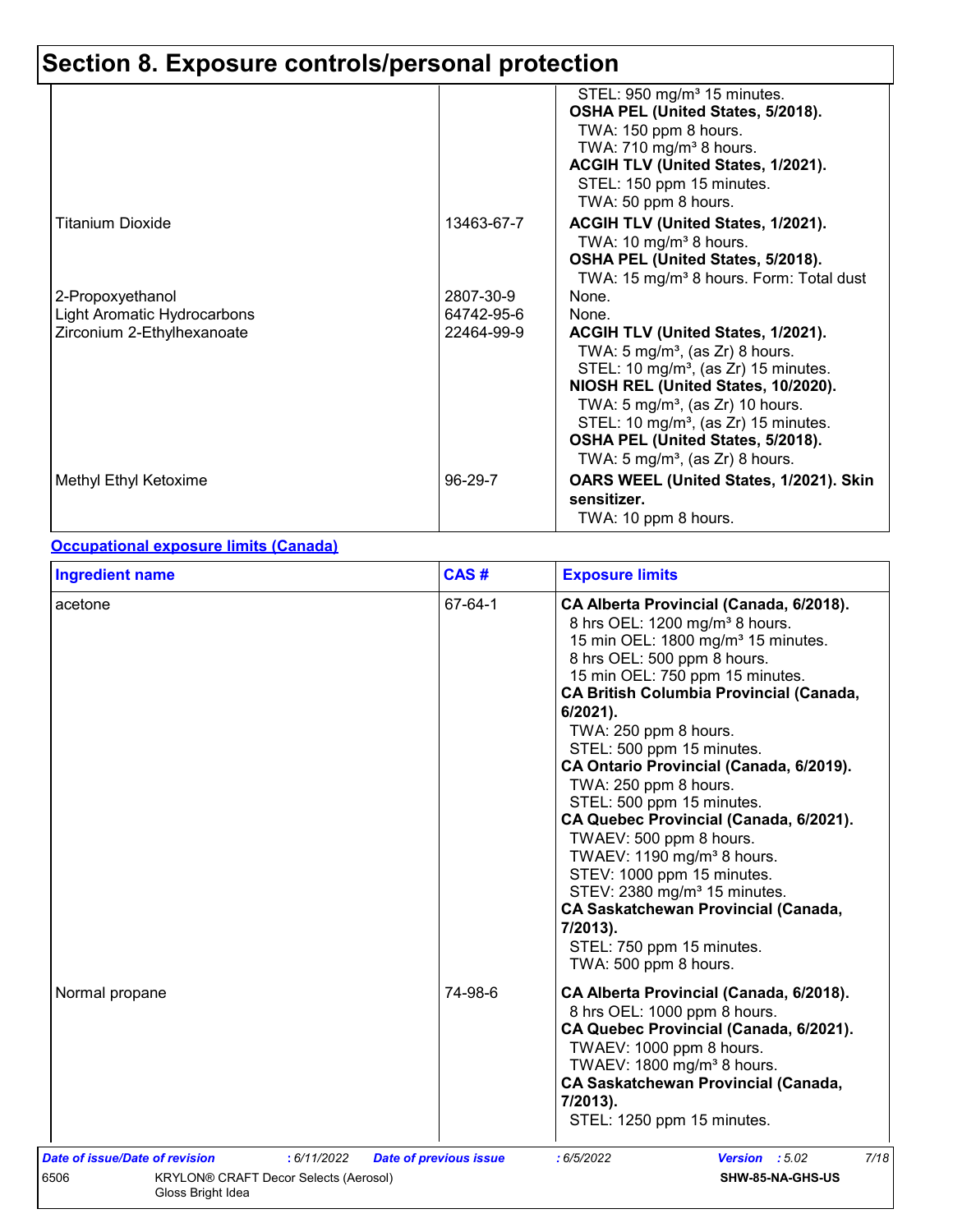|                  |            | TWA: 1000 ppm 8 hours.<br><b>CA British Columbia Provincial (Canada,</b><br>6/2021). Oxygen Depletion [Asphyxiant].<br><b>Explosive potential.</b>                                                                                                                                                                                                                                                                                                                                                                                                                                                                                             |
|------------------|------------|------------------------------------------------------------------------------------------------------------------------------------------------------------------------------------------------------------------------------------------------------------------------------------------------------------------------------------------------------------------------------------------------------------------------------------------------------------------------------------------------------------------------------------------------------------------------------------------------------------------------------------------------|
| <b>Butane</b>    | 106-97-8   | CA Ontario Provincial (Canada, 6/2019).<br><b>Oxygen Depletion [Asphyxiant]. Explosive</b><br>potential.<br>CA Alberta Provincial (Canada, 6/2018).<br>8 hrs OEL: 1000 ppm 8 hours.<br>CA Quebec Provincial (Canada, 6/2021).<br>TWAEV: 800 ppm 8 hours.<br>TWAEV: 1900 mg/m <sup>3</sup> 8 hours.<br><b>CA Saskatchewan Provincial (Canada,</b><br>7/2013).<br>STEL: 1250 ppm 15 minutes.<br>TWA: 1000 ppm 8 hours.<br><b>CA British Columbia Provincial (Canada,</b>                                                                                                                                                                         |
|                  |            | 6/2021). Explosive potential.<br>STEL: 1000 ppm 15 minutes.<br>CA Ontario Provincial (Canada, 6/2019).<br><b>Explosive potential.</b><br>STEL: 1000 ppm 15 minutes.                                                                                                                                                                                                                                                                                                                                                                                                                                                                            |
| n-butyl acetate  | 123-86-4   | CA Alberta Provincial (Canada, 6/2018).<br>15 min OEL: 200 ppm 15 minutes.<br>15 min OEL: 950 mg/m <sup>3</sup> 15 minutes.<br>8 hrs OEL: 150 ppm 8 hours.<br>8 hrs OEL: 713 mg/m <sup>3</sup> 8 hours.<br><b>CA Saskatchewan Provincial (Canada,</b><br>7/2013).<br>STEL: 200 ppm 15 minutes.<br>TWA: 150 ppm 8 hours.<br>CA Ontario Provincial (Canada, 6/2019).<br>STEL: 150 ppm 15 minutes.<br>TWA: 50 ppm 8 hours.<br><b>CA British Columbia Provincial (Canada,</b><br>$6/2021$ ).<br>STEL: 150 ppm 15 minutes.<br>TWA: 50 ppm 8 hours.<br>CA Quebec Provincial (Canada, 6/2021).<br>STEV: 150 ppm 15 minutes.<br>TWAEV: 50 ppm 8 hours. |
| Titanium dioxide | 13463-67-7 | <b>CA British Columbia Provincial (Canada,</b><br>6/2021).<br>TWA: 10 mg/m <sup>3</sup> 8 hours. Form: Total dust<br>TWA: 3 mg/m <sup>3</sup> 8 hours. Form: respirable<br>fraction<br>CA Quebec Provincial (Canada, 6/2021).<br>TWAEV: 10 mg/m <sup>3</sup> 8 hours. Form: Total dust.<br>CA Alberta Provincial (Canada, 6/2018).<br>8 hrs OEL: 10 mg/m <sup>3</sup> 8 hours.<br>CA Ontario Provincial (Canada, 6/2019).<br>TWA: 10 mg/m <sup>3</sup> 8 hours.<br><b>CA Saskatchewan Provincial (Canada,</b><br>7/2013).<br>STEL: 20 mg/m <sup>3</sup> 15 minutes.<br>TWA: 10 mg/m <sup>3</sup> 8 hours.                                      |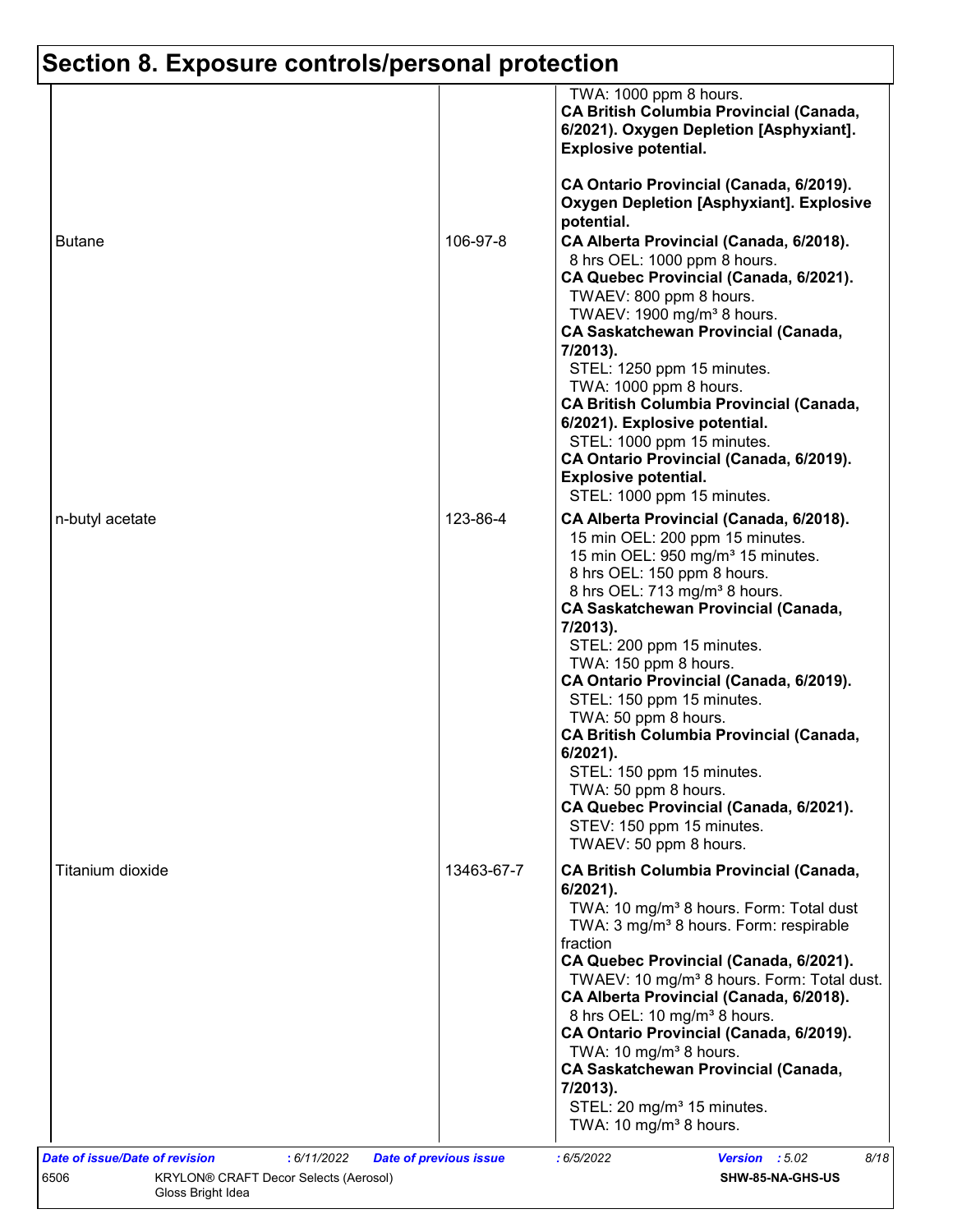| 2-Propoxyethanol           | 2807-30-9  | CA Ontario Provincial (Canada, 6/2019).<br>Absorbed through skin.<br>TWA: $110$ mg/m <sup>3</sup> 8 hours.<br>TWA: 25 ppm 8 hours.                                                                                                                                                                                                                                                                                                                                                                                                                                                                                      |
|----------------------------|------------|-------------------------------------------------------------------------------------------------------------------------------------------------------------------------------------------------------------------------------------------------------------------------------------------------------------------------------------------------------------------------------------------------------------------------------------------------------------------------------------------------------------------------------------------------------------------------------------------------------------------------|
| Zirconium 2-Ethylhexanoate | 22464-99-9 | CA Alberta Provincial (Canada, 6/2018).<br>8 hrs OEL: $5 \text{ mg/m}^3$ , (as Zr) 8 hours.<br>15 min OEL: 10 mg/m <sup>3</sup> , (as Zr) 15 minutes.<br><b>CA British Columbia Provincial (Canada,</b><br>$6/2021$ ).<br>TWA: 5 mg/m <sup>3</sup> , (as Zr) 8 hours.<br>STEL: 10 mg/m <sup>3</sup> , (as Zr) 15 minutes.<br>CA Quebec Provincial (Canada, 6/2021).<br>TWAEV: $5 \text{ mg/m}^3$ , (as Zr) 8 hours.<br>STEV: 10 mg/m <sup>3</sup> , (as Zr) 15 minutes.<br>CA Ontario Provincial (Canada, 6/2019).<br>STEL: 10 mg/m <sup>3</sup> , (as $Zr$ ) 15 minutes.<br>TWA: $5 \text{ mg/m}^3$ , (as Zr) 8 hours. |
| Methyl Ethyl Ketoxime      | 96-29-7    | OARS WEEL (United States, 1/2021). Skin<br>sensitizer.<br>TWA: 10 ppm 8 hours.                                                                                                                                                                                                                                                                                                                                                                                                                                                                                                                                          |

#### **Occupational exposure limits (Mexico)**

|                            | CAS#       | <b>Exposure limits</b>                                                                                                                |
|----------------------------|------------|---------------------------------------------------------------------------------------------------------------------------------------|
| Acetone                    | 67-64-1    | NOM-010-STPS-2014 (Mexico, 4/2016).<br>TWA: 500 ppm 8 hours.<br>STEL: 750 ppm 15 minutes.                                             |
| Propane                    | 74-98-6    | NOM-010-STPS-2014 (Mexico, 4/2016).<br>TWA: 1000 ppm 8 hours.                                                                         |
| Butane                     | 106-97-8   | NOM-010-STPS-2014 (Mexico, 4/2016).<br>TWA: 1000 ppm 8 hours.                                                                         |
| n-Butyl Acetate            | 123-86-4   | NOM-010-STPS-2014 (Mexico, 4/2016).<br>TWA: 150 ppm 8 hours.<br>STEL: 200 ppm 15 minutes.                                             |
| Zirconium 2-Ethylhexanoate | 22464-99-9 | NOM-010-STPS-2014 (Mexico, 4/2016).<br>TWA: $5 \text{ mg/m}^3$ , (as Zr) 8 hours.<br>STEL: 10 mg/m <sup>3</sup> , (as Zr) 15 minutes. |

| <b>Appropriate engineering</b><br><b>controls</b> | : Use only with adequate ventilation. Use process enclosures, local exhaust ventilation or<br>other engineering controls to keep worker exposure to airborne contaminants below any<br>recommended or statutory limits. The engineering controls also need to keep gas,<br>vapor or dust concentrations below any lower explosive limits. Use explosion-proof<br>ventilation equipment.                                                                                     |  |  |
|---------------------------------------------------|-----------------------------------------------------------------------------------------------------------------------------------------------------------------------------------------------------------------------------------------------------------------------------------------------------------------------------------------------------------------------------------------------------------------------------------------------------------------------------|--|--|
| <b>Environmental exposure</b><br>controls         | : Emissions from ventilation or work process equipment should be checked to ensure<br>they comply with the requirements of environmental protection legislation. In some<br>cases, fume scrubbers, filters or engineering modifications to the process equipment<br>will be necessary to reduce emissions to acceptable levels.                                                                                                                                             |  |  |
| <b>Individual protection measures</b>             |                                                                                                                                                                                                                                                                                                                                                                                                                                                                             |  |  |
| <b>Hygiene measures</b>                           | : Wash hands, forearms and face thoroughly after handling chemical products, before<br>eating, smoking and using the lavatory and at the end of the working period.<br>Appropriate techniques should be used to remove potentially contaminated clothing.<br>Contaminated work clothing should not be allowed out of the workplace. Wash<br>contaminated clothing before reusing. Ensure that eyewash stations and safety<br>showers are close to the workstation location. |  |  |

| Date of issue/Date of revision |                   | : 6/11/2022                           | <b>Date of previous issue</b> | : 6/5/2022 | <b>Version</b> : 5.02   | 9/18 |
|--------------------------------|-------------------|---------------------------------------|-------------------------------|------------|-------------------------|------|
| 6506                           | Gloss Bright Idea | KRYLON® CRAFT Decor Selects (Aerosol) |                               |            | <b>SHW-85-NA-GHS-US</b> |      |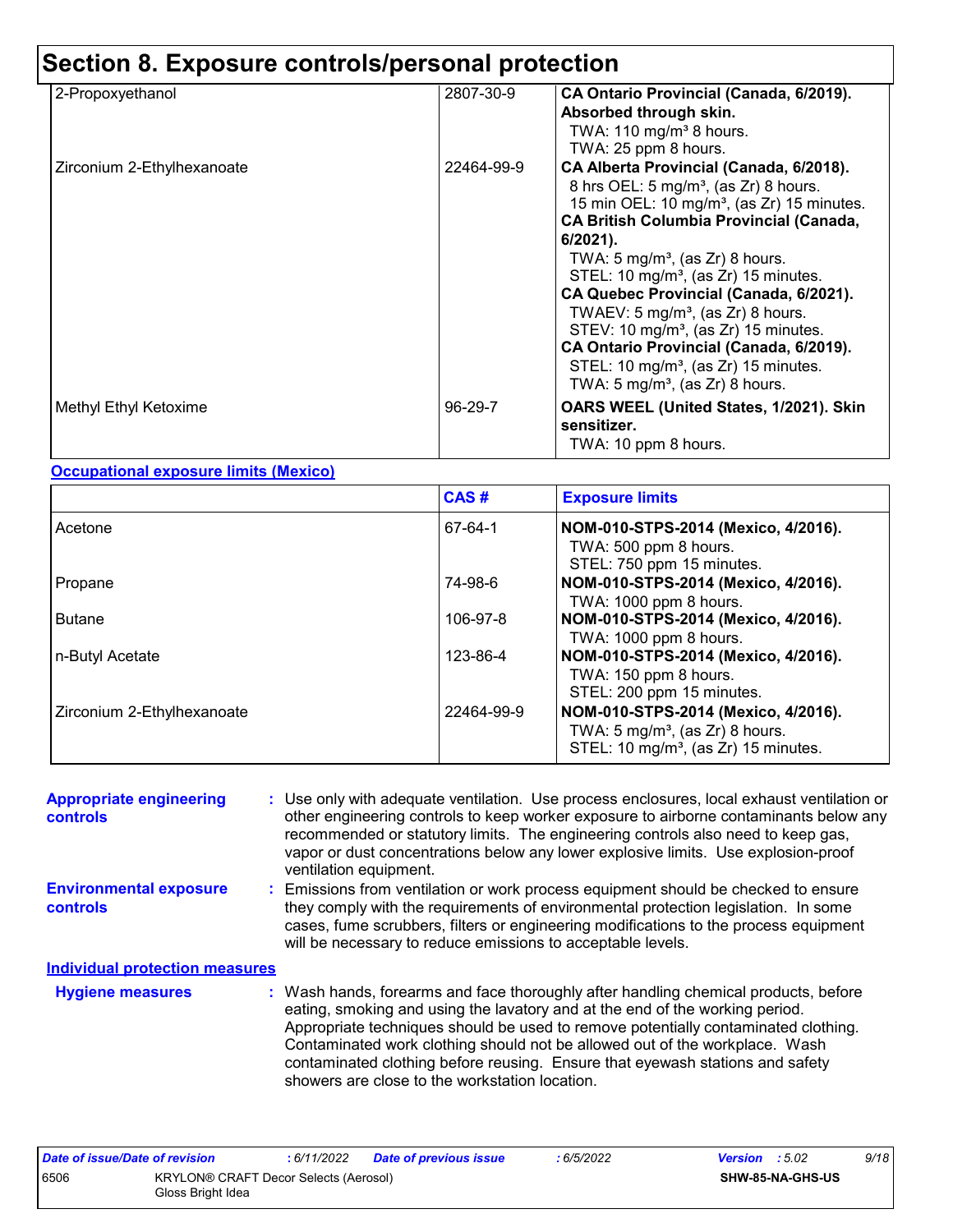| <b>Eye/face protection</b>    | : Safety eyewear complying with an approved standard should be used when a risk<br>assessment indicates this is necessary to avoid exposure to liquid splashes, mists,<br>gases or dusts. If contact is possible, the following protection should be worn, unless<br>the assessment indicates a higher degree of protection: chemical splash goggles.                                                                                                                                                                                                                                                                  |
|-------------------------------|------------------------------------------------------------------------------------------------------------------------------------------------------------------------------------------------------------------------------------------------------------------------------------------------------------------------------------------------------------------------------------------------------------------------------------------------------------------------------------------------------------------------------------------------------------------------------------------------------------------------|
| <b>Skin protection</b>        |                                                                                                                                                                                                                                                                                                                                                                                                                                                                                                                                                                                                                        |
| <b>Hand protection</b>        | : Chemical-resistant, impervious gloves complying with an approved standard should be<br>worn at all times when handling chemical products if a risk assessment indicates this is<br>necessary. Considering the parameters specified by the glove manufacturer, check<br>during use that the gloves are still retaining their protective properties. It should be<br>noted that the time to breakthrough for any glove material may be different for different<br>glove manufacturers. In the case of mixtures, consisting of several substances, the<br>protection time of the gloves cannot be accurately estimated. |
| <b>Body protection</b>        | : Personal protective equipment for the body should be selected based on the task being<br>performed and the risks involved and should be approved by a specialist before<br>handling this product. When there is a risk of ignition from static electricity, wear anti-<br>static protective clothing. For the greatest protection from static discharges, clothing<br>should include anti-static overalls, boots and gloves.                                                                                                                                                                                         |
| <b>Other skin protection</b>  | : Appropriate footwear and any additional skin protection measures should be selected<br>based on the task being performed and the risks involved and should be approved by a<br>specialist before handling this product.                                                                                                                                                                                                                                                                                                                                                                                              |
| <b>Respiratory protection</b> | : Based on the hazard and potential for exposure, select a respirator that meets the<br>appropriate standard or certification. Respirators must be used according to a<br>respiratory protection program to ensure proper fitting, training, and other important<br>aspects of use.                                                                                                                                                                                                                                                                                                                                    |

# **Section 9. Physical and chemical properties**

Gloss Bright Idea

The conditions of measurement of all properties are at standard temperature and pressure unless otherwise indicated.

| <b>Appearance</b>                                                 |                                                                |                |                  |       |
|-------------------------------------------------------------------|----------------------------------------------------------------|----------------|------------------|-------|
| <b>Physical state</b>                                             | $:$ Liquid.                                                    |                |                  |       |
| <b>Color</b>                                                      | : Not available.                                               |                |                  |       |
| Odor                                                              | : Not available.                                               |                |                  |       |
| <b>Odor threshold</b>                                             | : Not available.                                               |                |                  |       |
| pH                                                                | : Not applicable.                                              |                |                  |       |
| <b>Melting point/freezing point</b>                               | : Not available.                                               |                |                  |       |
| <b>Boiling point, initial boiling</b><br>point, and boiling range | : Not available.                                               |                |                  |       |
| <b>Flash point</b>                                                | : Closed cup: -29°C (-20.2°F) [Pensky-Martens Closed Cup]      |                |                  |       |
| <b>Evaporation rate</b>                                           | $: 5.6$ (butyl acetate = 1)                                    |                |                  |       |
| <b>Flammability</b>                                               | : Not available.                                               |                |                  |       |
| Lower and upper explosion<br>limit/flammability limit             | : Lower: 1.26%<br>Upper: 15.8%                                 |                |                  |       |
| <b>Vapor pressure</b>                                             | : $101.3$ kPa (760 mm Hg)                                      |                |                  |       |
| <b>Relative vapor density</b>                                     | : $1.55$ [Air = 1]                                             |                |                  |       |
| <b>Relative density</b>                                           | : 0.75                                                         |                |                  |       |
| <b>Solubility</b>                                                 | : Not available.                                               |                |                  |       |
| <b>Partition coefficient: n-</b><br>octanol/water                 | : Not applicable.                                              |                |                  |       |
| <b>Auto-ignition temperature</b>                                  | : Not available.                                               |                |                  |       |
| <b>Decomposition temperature</b>                                  | : Not available.                                               |                |                  |       |
| <b>Viscosity</b>                                                  | Kinematic (40°C (104°F)): <20.5 mm <sup>2</sup> /s (<20.5 cSt) |                |                  |       |
| <b>Date of issue/Date of revision</b>                             | : 6/11/2022<br><b>Date of previous issue</b><br>: 6/5/2022     | Version : 5.02 |                  | 10/18 |
| 6506                                                              | KRYLON® CRAFT Decor Selects (Aerosol)                          |                | SHW-85-NA-GHS-US |       |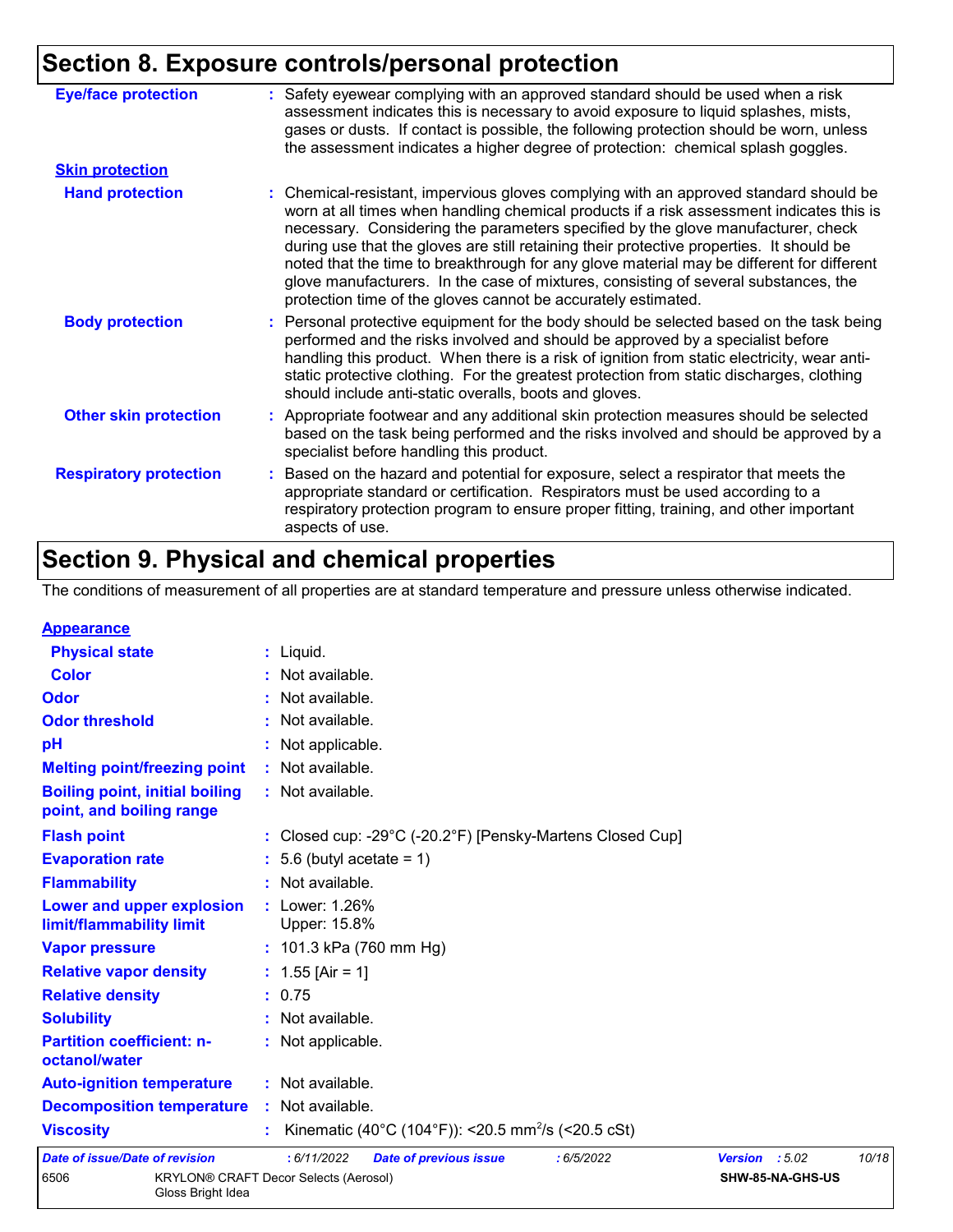## **Section 9. Physical and chemical properties**

| <b>Molecular weight</b>   | : Not applicable. |
|---------------------------|-------------------|
| <b>Aerosol product</b>    |                   |
| <b>Type of aerosol</b>    | $:$ Spray         |
| <b>Heat of combustion</b> | : $27.654$ kJ/g   |

# **Section 10. Stability and reactivity**

| <b>Reactivity</b>                                   | : No specific test data related to reactivity available for this product or its ingredients.              |
|-----------------------------------------------------|-----------------------------------------------------------------------------------------------------------|
| <b>Chemical stability</b>                           | : The product is stable.                                                                                  |
| <b>Possibility of hazardous</b><br><b>reactions</b> | : Under normal conditions of storage and use, hazardous reactions will not occur.                         |
| <b>Conditions to avoid</b>                          | : Avoid all possible sources of ignition (spark or flame).                                                |
| <b>Incompatible materials</b>                       | : No specific data.                                                                                       |
| <b>Hazardous decomposition</b><br>products          | : Under normal conditions of storage and use, hazardous decomposition products should<br>not be produced. |

## **Section 11. Toxicological information**

#### **Information on toxicological effects**

#### **Acute toxicity**

| <b>Product/ingredient name</b> | <b>Result</b>                | <b>Species</b> | <b>Dose</b>              | <b>Exposure</b> |
|--------------------------------|------------------------------|----------------|--------------------------|-----------------|
| Acetone                        | LD50 Oral                    | Rat            | 5800 mg/kg               |                 |
| Butane                         | <b>LC50 Inhalation Vapor</b> | Rat            | 658000 mg/m <sup>3</sup> | 4 hours         |
| n-Butyl Acetate                | LD50 Dermal                  | Rabbit         | >17600 mg/kg             |                 |
|                                | LD50 Oral                    | Rat            | 10768 mg/kg              |                 |
| 2-Propoxyethanol               | LD50 Oral                    | Rat            | 3089 mg/kg               |                 |
| Light Aromatic Hydrocarbons    | LD50 Oral                    | Rat            | 8400 mg/kg               |                 |
| Zirconium 2-Ethylhexanoate     | LD50 Dermal                  | Rabbit         | $>5$ g/kg                |                 |
|                                | LD50 Oral                    | Rat            | $>5$ g/kg                |                 |
| Methyl Ethyl Ketoxime          | LD50 Oral                    | Rat            | 930 mg/kg                |                 |

#### **Irritation/Corrosion**

| <b>Product/ingredient name</b> | <b>Result</b>            | <b>Species</b> | <b>Score</b> | <b>Exposure</b>  | <b>Observation</b>       |
|--------------------------------|--------------------------|----------------|--------------|------------------|--------------------------|
| Acetone                        | Eyes - Mild irritant     | Human          |              | 186300 ppm       |                          |
|                                | Eyes - Mild irritant     | Rabbit         |              | 10 uL            |                          |
|                                | Eyes - Moderate irritant | Rabbit         |              | 24 hours 20      | $\overline{\phantom{0}}$ |
|                                |                          |                |              | mg               |                          |
|                                | Eyes - Severe irritant   | Rabbit         |              | $20 \, mg$       |                          |
|                                | Skin - Mild irritant     | Rabbit         |              | 24 hours 500     |                          |
|                                |                          |                |              | mg               |                          |
|                                | Skin - Mild irritant     | Rabbit         |              | $395 \text{ mg}$ |                          |
| n-Butyl Acetate                | Eyes - Moderate irritant | Rabbit         |              | $100 \text{ mg}$ |                          |
|                                | Skin - Moderate irritant | Rabbit         |              | 24 hours 500     |                          |
|                                |                          |                |              | mg               |                          |
| <b>Titanium Dioxide</b>        | Skin - Mild irritant     | Human          |              | 72 hours 300     | $\blacksquare$           |
|                                |                          |                |              | ug I             |                          |
| 2-Propoxyethanol               | Eyes - Severe irritant   | Rabbit         |              | 24 hours 750     | $\overline{a}$           |
|                                |                          |                |              | ug               |                          |
|                                | Eyes - Severe irritant   | Rabbit         |              | $100$ mg         | -                        |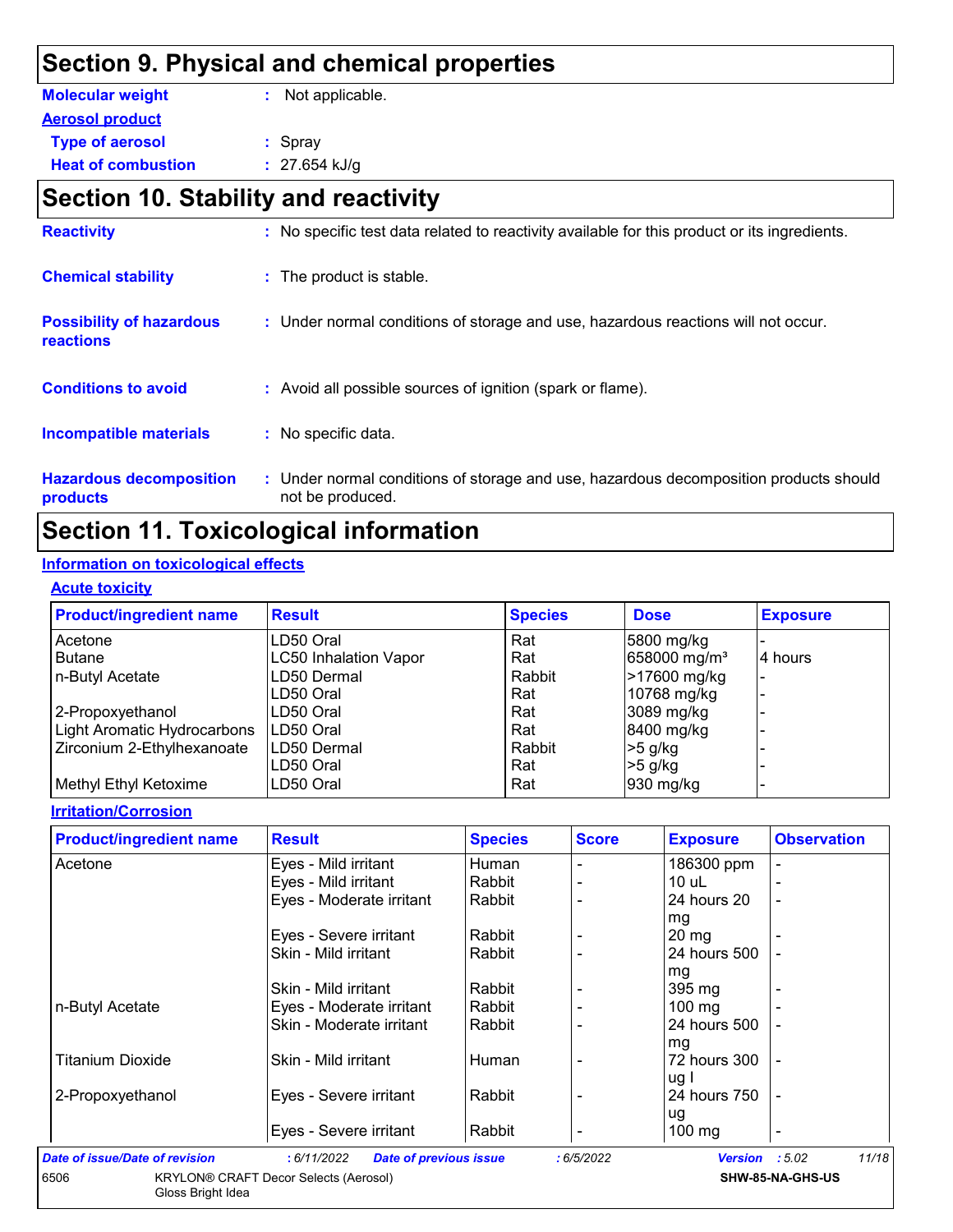# **Section 11. Toxicological information**

|                             | Skin - Mild irritant   | Guinea pig | 500 mg          |  |
|-----------------------------|------------------------|------------|-----------------|--|
|                             | Skin - Mild irritant   | Rabbit     | 24 hours 500  - |  |
|                             |                        |            | mq              |  |
| Light Aromatic Hydrocarbons | Eyes - Mild irritant   | Rabbit     | 24 hours 100  - |  |
|                             |                        |            | uL              |  |
| Methyl Ethyl Ketoxime       | Eyes - Severe irritant | Rabbit     | 100 uL          |  |
|                             |                        |            |                 |  |

#### **Sensitization**

Not available.

#### **Mutagenicity**

Not available.

#### **Carcinogenicity**

Not available.

#### **Classification**

| <b>Product/ingredient name</b> | <b>OSHA</b> | <b>IARC</b> | <b>NTP</b> |
|--------------------------------|-------------|-------------|------------|
| Titanium Dioxide               |             | 2B          |            |

#### **Reproductive toxicity**

Not available.

#### **Teratogenicity**

Not available.

#### **Specific target organ toxicity (single exposure)**

| <b>Name</b>                 | <b>Category</b> | <b>Route of</b><br>exposure | <b>Target organs</b>            |
|-----------------------------|-----------------|-----------------------------|---------------------------------|
| Acetone                     | Category 3      |                             | Respiratory tract<br>irritation |
|                             | Category 3      |                             | Narcotic effects                |
| Propane                     | Category 3      |                             | Respiratory tract<br>irritation |
|                             | Category 3      |                             | Narcotic effects                |
| <b>Butane</b>               | Category 3      |                             | Respiratory tract<br>irritation |
|                             | Category 3      |                             | Narcotic effects                |
| n-Butyl Acetate             | Category 3      |                             | Narcotic effects                |
| 2-Propoxyethanol            | Category 3      |                             | Respiratory tract<br>irritation |
|                             | Category 3      |                             | Narcotic effects                |
| Light Aromatic Hydrocarbons | Category 3      |                             | Respiratory tract<br>irritation |
|                             | Category 3      |                             | Narcotic effects                |
| Methyl Ethyl Ketoxime       | Category 1      |                             | upper respiratory<br>tract      |
|                             | Category 3      |                             | Narcotic effects                |

**Specific target organ toxicity (repeated exposure)**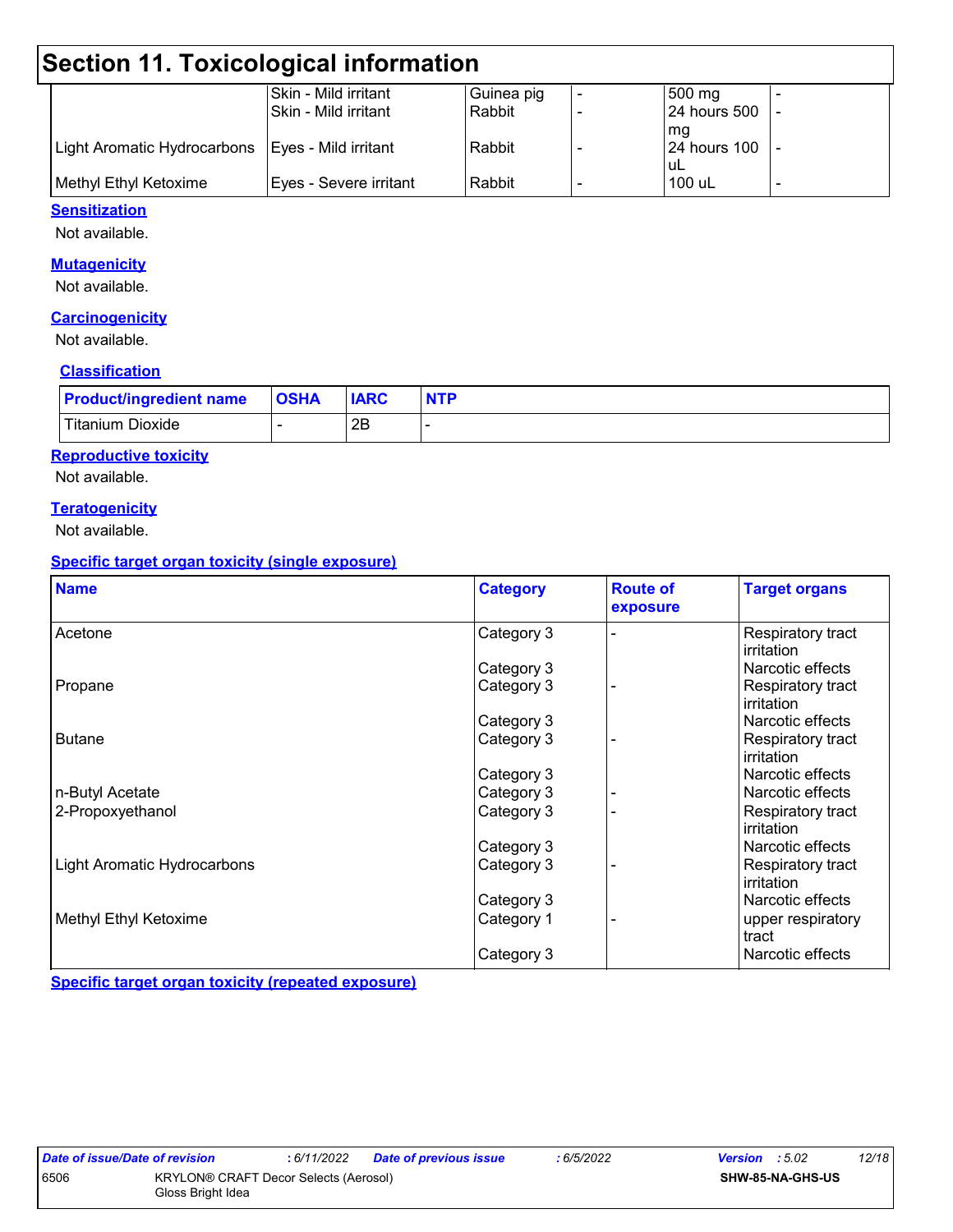# **Section 11. Toxicological information**

| <b>Name</b>                 | <b>Category</b> | <b>Route of</b><br>exposure | <b>Target organs</b> |
|-----------------------------|-----------------|-----------------------------|----------------------|
| Acetone                     | Category 2      | ۰                           |                      |
| Propane                     | Category 2      |                             |                      |
| Butane                      | Category 2      | $\overline{\phantom{0}}$    |                      |
| 2-Propoxyethanol            | Category 2      | $\overline{\phantom{0}}$    |                      |
| Light Aromatic Hydrocarbons | Category 2      | $\overline{\phantom{0}}$    |                      |
| Methyl Ethyl Ketoxime       | Category 2      | $\overline{\phantom{0}}$    | blood system         |

#### **Aspiration hazard**

| <b>Name</b>                 | <b>Result</b>                         |  |  |
|-----------------------------|---------------------------------------|--|--|
| Propane                     | <b>ASPIRATION HAZARD - Category 1</b> |  |  |
| <b>Butane</b>               | <b>ASPIRATION HAZARD - Category 1</b> |  |  |
| Light Aromatic Hydrocarbons | <b>ASPIRATION HAZARD - Category 1</b> |  |  |

| <b>Information on the likely</b><br>routes of exposure | : Not available.                                                                                                                                                                                                                                                        |
|--------------------------------------------------------|-------------------------------------------------------------------------------------------------------------------------------------------------------------------------------------------------------------------------------------------------------------------------|
| <b>Potential acute health effects</b>                  |                                                                                                                                                                                                                                                                         |
| <b>Eye contact</b>                                     | : Causes serious eye irritation.                                                                                                                                                                                                                                        |
| <b>Inhalation</b>                                      | Can cause central nervous system (CNS) depression. May cause drowsiness or<br>dizziness. May cause respiratory irritation.                                                                                                                                              |
| <b>Skin contact</b>                                    | : May cause an allergic skin reaction.                                                                                                                                                                                                                                  |
| <b>Ingestion</b>                                       | : Can cause central nervous system (CNS) depression. May be fatal if swallowed and<br>enters airways.                                                                                                                                                                   |
|                                                        | <b>Symptoms related to the physical, chemical and toxicological characteristics</b>                                                                                                                                                                                     |
| <b>Eye contact</b>                                     | : Adverse symptoms may include the following:<br>pain or irritation<br>watering<br>redness                                                                                                                                                                              |
| <b>Inhalation</b>                                      | : Adverse symptoms may include the following:<br>respiratory tract irritation<br>coughing<br>nausea or vomiting<br>headache<br>drowsiness/fatigue<br>dizziness/vertigo<br>unconsciousness<br>reduced fetal weight<br>increase in fetal deaths<br>skeletal malformations |
| <b>Skin contact</b>                                    | : Adverse symptoms may include the following:<br>irritation<br>redness<br>reduced fetal weight<br>increase in fetal deaths<br>skeletal malformations                                                                                                                    |
| <b>Ingestion</b>                                       | : Adverse symptoms may include the following:<br>nausea or vomiting<br>reduced fetal weight<br>increase in fetal deaths<br>skeletal malformations                                                                                                                       |

| Date of issue/Date of revision |                                                            | : 6/11/2022 | <b>Date of previous issue</b> | : 6/5/2022 | <b>Version</b> : 5.02 |  | 13/18 |
|--------------------------------|------------------------------------------------------------|-------------|-------------------------------|------------|-----------------------|--|-------|
| 6506                           | KRYLON® CRAFT Decor Selects (Aerosol)<br>Gloss Bright Idea |             |                               |            | SHW-85-NA-GHS-US      |  |       |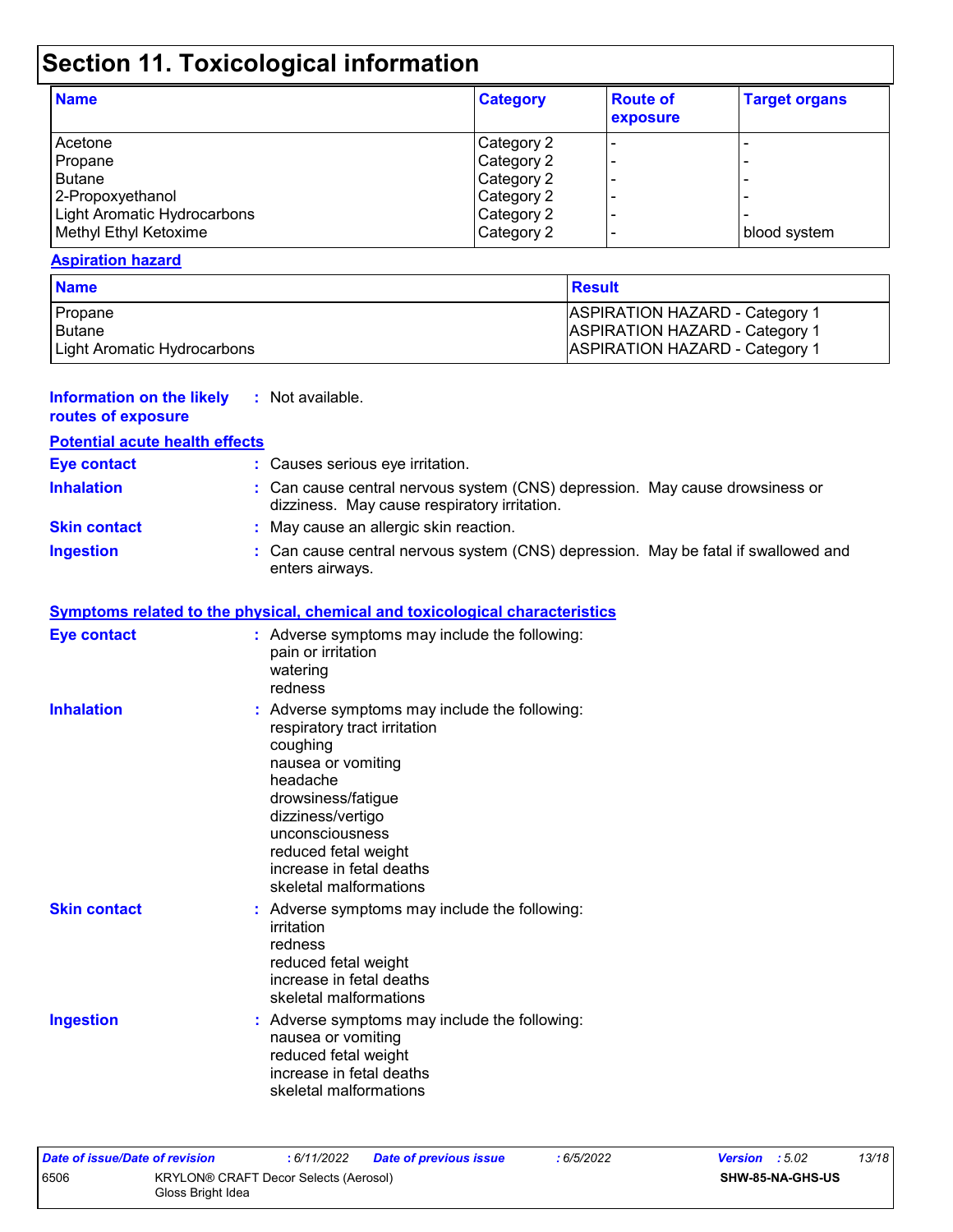# **Section 11. Toxicological information**

|                                              | Delayed and immediate effects and also chronic effects from short and long term exposure                                                                                       |
|----------------------------------------------|--------------------------------------------------------------------------------------------------------------------------------------------------------------------------------|
| <b>Short term exposure</b>                   |                                                                                                                                                                                |
| <b>Potential immediate</b><br>effects        | : Not available.                                                                                                                                                               |
| <b>Potential delayed effects</b>             | : Not available.                                                                                                                                                               |
| <b>Long term exposure</b>                    |                                                                                                                                                                                |
| <b>Potential immediate</b><br><b>effects</b> | : Not available.                                                                                                                                                               |
| <b>Potential delayed effects</b>             | : Not available.                                                                                                                                                               |
| <b>Potential chronic health effects</b>      |                                                                                                                                                                                |
| Not available.                               |                                                                                                                                                                                |
| <b>General</b>                               | : May cause damage to organs through prolonged or repeated exposure. Once<br>sensitized, a severe allergic reaction may occur when subsequently exposed to very low<br>levels. |
| <b>Carcinogenicity</b>                       | : Suspected of causing cancer. Risk of cancer depends on duration and level of<br>exposure.                                                                                    |
| <b>Mutagenicity</b>                          | : No known significant effects or critical hazards.                                                                                                                            |
| <b>Teratogenicity</b>                        | : Suspected of damaging the unborn child.                                                                                                                                      |
| <b>Developmental effects</b>                 | : No known significant effects or critical hazards.                                                                                                                            |
| <b>Fertility effects</b>                     | : No known significant effects or critical hazards.                                                                                                                            |

#### **Numerical measures of toxicity**

#### **Acute toxicity estimates**

| <b>Route</b> | <b>ATE value</b> |
|--------------|------------------|
| Oral         | 136739.73 mg/kg  |
| Dermal       | 48693.33 mg/kg   |

# **Section 12. Ecological information**

#### **Toxicity**

| <b>Product/ingredient name</b> | <b>Result</b>                         | <b>Species</b>                             | <b>Exposure</b> |
|--------------------------------|---------------------------------------|--------------------------------------------|-----------------|
| Acetone                        | Acute EC50 7200000 µg/l Fresh water   | Algae - Selenastrum sp.                    | 96 hours        |
|                                | Acute LC50 4.42589 ml/L Marine water  | Crustaceans - Acartia tonsa -<br>Copepodid | 48 hours        |
|                                | Acute LC50 7460000 µg/l Fresh water   | Daphnia - Daphnia cucullata                | 48 hours        |
|                                | Acute LC50 5600 ppm Fresh water       | Fish - Poecilia reticulata                 | 96 hours        |
|                                | Chronic NOEC 4.95 mg/l Marine water   | Algae - Ulva pertusa                       | 96 hours        |
|                                | Chronic NOEC 0.016 ml/L Fresh water   | Crustaceans - Daphniidae                   | 21 days         |
|                                | Chronic NOEC 0.1 ml/L Fresh water     | Daphnia - Daphnia magna -<br>Neonate       | 21 days         |
|                                | Chronic NOEC 5 µg/l Marine water      | Fish - Gasterosteus aculeatus -<br>Larvae  | 42 days         |
| n-Butyl Acetate                | Acute LC50 32 mg/l Marine water       | Crustaceans - Artemia salina               | 48 hours        |
|                                | Acute LC50 18000 µg/l Fresh water     | Fish - Pimephales promelas                 | 96 hours        |
| <b>Titanium Dioxide</b>        | Acute LC50 >1000000 µg/l Marine water | Fish - Fundulus heteroclitus               | 96 hours        |
| Methyl Ethyl Ketoxime          | Acute LC50 843000 µg/l Fresh water    | Fish - Pimephales promelas                 | 96 hours        |

#### **Persistence and degradability**

| Date of issue/Date of revision |                                                            | : 6/11/2022 | <b>Date of previous issue</b> | : 6/5/2022 | <b>Version</b> : $5.02$ |                  | 14/18 |
|--------------------------------|------------------------------------------------------------|-------------|-------------------------------|------------|-------------------------|------------------|-------|
| 6506                           | KRYLON® CRAFT Decor Selects (Aerosol)<br>Gloss Bright Idea |             |                               |            |                         | SHW-85-NA-GHS-US |       |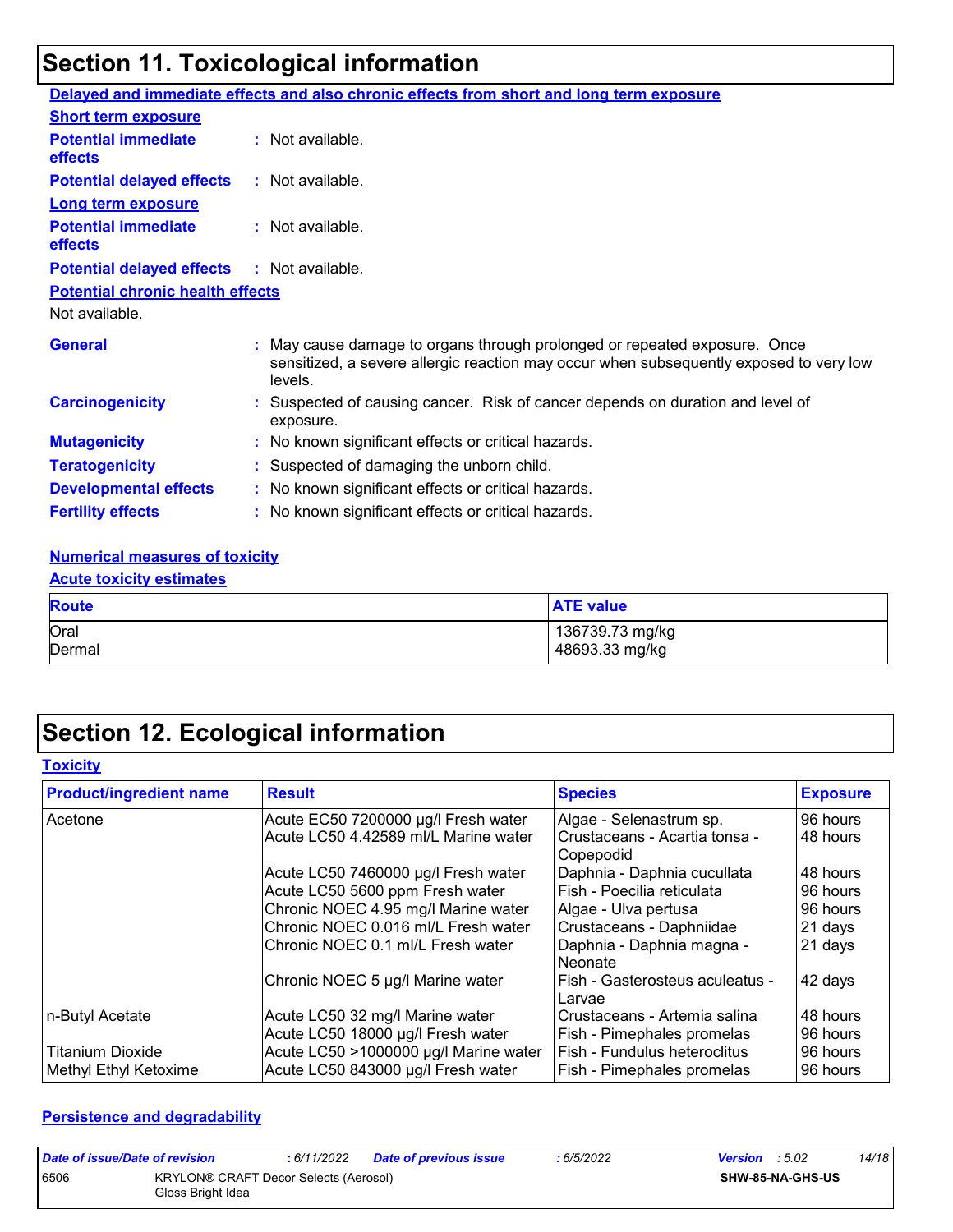# **Section 12. Ecological information**

| <b>Product/ingredient name</b> | <b>Aquatic half-life</b> | <b>Photolysis</b> | Biodegradability |
|--------------------------------|--------------------------|-------------------|------------------|
| <b>Acetone</b>                 |                          |                   | Readily          |
| n-Butyl Acetate                |                          |                   | Readily          |
| Light Aromatic Hydrocarbons    |                          |                   | Readily          |

#### **Bioaccumulative potential**

| <b>Product/ingredient name</b> | $LoaPow$ | <b>BCF</b> | <b>Potential</b> |
|--------------------------------|----------|------------|------------------|
| Light Aromatic Hydrocarbons    |          | 10 to 2500 | high             |
| Zirconium 2-Ethylhexanoate     |          | 2.96       | low              |
| <b>I</b> Methyl Ethyl Ketoxime |          | 2.5 to 5.8 | low              |

#### **Mobility in soil**

| <b>Soil/water partition</b> | : Not available. |
|-----------------------------|------------------|
| <b>coefficient (Koc)</b>    |                  |

**Other adverse effects** : No known significant effects or critical hazards.

## **Section 13. Disposal considerations**

| <b>Disposal methods</b> | : The generation of waste should be avoided or minimized wherever possible. Disposal<br>of this product, solutions and any by-products should at all times comply with the<br>requirements of environmental protection and waste disposal legislation and any<br>regional local authority requirements. Dispose of surplus and non-recyclable products<br>via a licensed waste disposal contractor. Waste should not be disposed of untreated to<br>the sewer unless fully compliant with the requirements of all authorities with jurisdiction.<br>Waste packaging should be recycled. Incineration or landfill should only be considered<br>when recycling is not feasible. This material and its container must be disposed of in a<br>safe way. Empty containers or liners may retain some product residues. Do not |
|-------------------------|-------------------------------------------------------------------------------------------------------------------------------------------------------------------------------------------------------------------------------------------------------------------------------------------------------------------------------------------------------------------------------------------------------------------------------------------------------------------------------------------------------------------------------------------------------------------------------------------------------------------------------------------------------------------------------------------------------------------------------------------------------------------------------------------------------------------------|
|                         | puncture or incinerate container.                                                                                                                                                                                                                                                                                                                                                                                                                                                                                                                                                                                                                                                                                                                                                                                       |

## **Section 14. Transport information**

|                                       | <b>DOT</b><br><b>Classification</b>                        | <b>TDG</b><br><b>Classification</b> | <b>Mexico</b><br><b>Classification</b> | <b>IATA</b>            | <b>IMDG</b>             |
|---------------------------------------|------------------------------------------------------------|-------------------------------------|----------------------------------------|------------------------|-------------------------|
| <b>UN number</b>                      | <b>UN1950</b>                                              | <b>UN1950</b>                       | <b>UN1950</b>                          | <b>UN1950</b>          | <b>UN1950</b>           |
| <b>UN proper</b><br>shipping name     | <b>AEROSOLS</b>                                            | <b>AEROSOLS</b>                     | <b>AEROSOLS</b>                        | AEROSOLS,<br>flammable | <b>AEROSOLS</b>         |
| <b>Transport</b><br>hazard class(es)  | 2.1                                                        | 2.1                                 | 2.1                                    | 2.1                    | 2.1                     |
| <b>Packing group</b>                  | $\overline{\phantom{a}}$                                   | $\blacksquare$                      |                                        | -                      |                         |
| <b>Environmental</b><br>hazards       | No.                                                        | No.                                 | No.                                    | No.                    | No.                     |
|                                       |                                                            |                                     |                                        |                        |                         |
| <b>Date of issue/Date of revision</b> | : 6/11/2022                                                | <b>Date of previous issue</b>       | :6/5/2022                              |                        | 15/18<br>Version : 5.02 |
| 6506                                  | KRYLON® CRAFT Decor Selects (Aerosol)<br>Gloss Bright Idea |                                     |                                        |                        | SHW-85-NA-GHS-US        |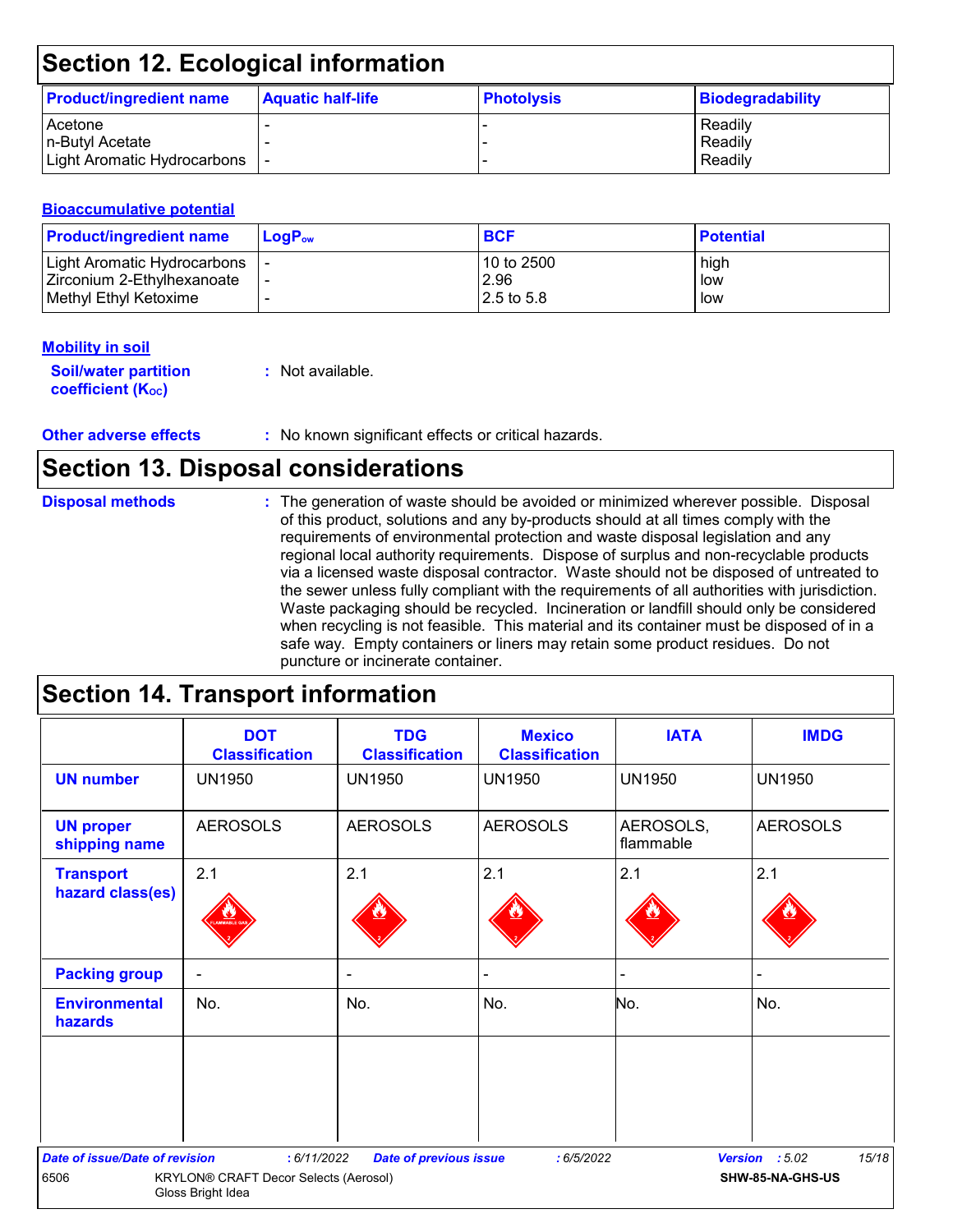|                                                                                                          | <b>Section 14. Transport information</b>                                                                        |                                                                                                                                                                                                                                                                                                                                                                                                                                                                                                                                                                                                                                                                                     |                                                                                                                 |                                                                                                                 |                                                                                                                 |
|----------------------------------------------------------------------------------------------------------|-----------------------------------------------------------------------------------------------------------------|-------------------------------------------------------------------------------------------------------------------------------------------------------------------------------------------------------------------------------------------------------------------------------------------------------------------------------------------------------------------------------------------------------------------------------------------------------------------------------------------------------------------------------------------------------------------------------------------------------------------------------------------------------------------------------------|-----------------------------------------------------------------------------------------------------------------|-----------------------------------------------------------------------------------------------------------------|-----------------------------------------------------------------------------------------------------------------|
| <b>Additional</b><br>information                                                                         | Dependent upon<br>container size, this<br>product may ship under<br>the Limited Quantity<br>shipping exception. | Product classified<br>as per the<br>following sections<br>of the<br>Transportation of<br>Dangerous Goods<br>Regulations:<br>2.13-2.17 (Class<br>$2)$ .<br>Dependent upon<br>container size, this<br>product may ship under<br>the Limited Quantity<br>shipping exception.                                                                                                                                                                                                                                                                                                                                                                                                           | Dependent upon<br>container size, this<br>product may ship under<br>the Limited Quantity<br>shipping exception. | Dependent upon<br>container size, this<br>product may ship under<br>the Limited Quantity<br>shipping exception. | Dependent upon<br>container size, this<br>product may ship under<br>the Limited Quantity<br>shipping exception. |
| <b>Special precautions for user :</b><br><b>Transport in bulk according</b><br>to <b>IMO</b> instruments | Not available.<br>÷.                                                                                            | Multi-modal shipping descriptions are provided for informational purposes and do not<br>consider container sizes. The presence of a shipping description for a particular<br>mode of transport (sea, air, etc.), does not indicate that the product is packaged<br>suitably for that mode of transport. All packaging must be reviewed for suitability<br>prior to shipment, and compliance with the applicable regulations is the sole<br>responsibility of the person offering the product for transport. People loading and<br>unloading dangerous goods must be trained on all of the risks deriving from the<br>substances and on all actions in case of emergency situations. |                                                                                                                 |                                                                                                                 |                                                                                                                 |

**Proper shipping name :**

: Not available.

## **Section 15. Regulatory information**

#### **SARA 313**

SARA 313 (40 CFR 372.45) supplier notification can be found on the Environmental Data Sheet.

#### **California Prop. 65**

WARNING: This product contains chemicals known to the State of California to cause cancer and birth defects or other reproductive harm.

#### **International regulations**

| <b>International lists</b> | : Australia inventory (AIIC): Not determined.                |
|----------------------------|--------------------------------------------------------------|
|                            | China inventory (IECSC): Not determined.                     |
|                            | Japan inventory (CSCL): Not determined.                      |
|                            | Japan inventory (ISHL): Not determined.                      |
|                            | Korea inventory (KECI): Not determined.                      |
|                            | New Zealand Inventory of Chemicals (NZIoC): Not determined.  |
|                            | Philippines inventory (PICCS): Not determined.               |
|                            | Taiwan Chemical Substances Inventory (TCSI): Not determined. |
|                            | Thailand inventory: Not determined.                          |
|                            | Turkey inventory: Not determined.                            |
|                            | Vietnam inventory: Not determined.                           |

### **Section 16. Other information**

#### **Hazardous Material Information System (U.S.A.)**

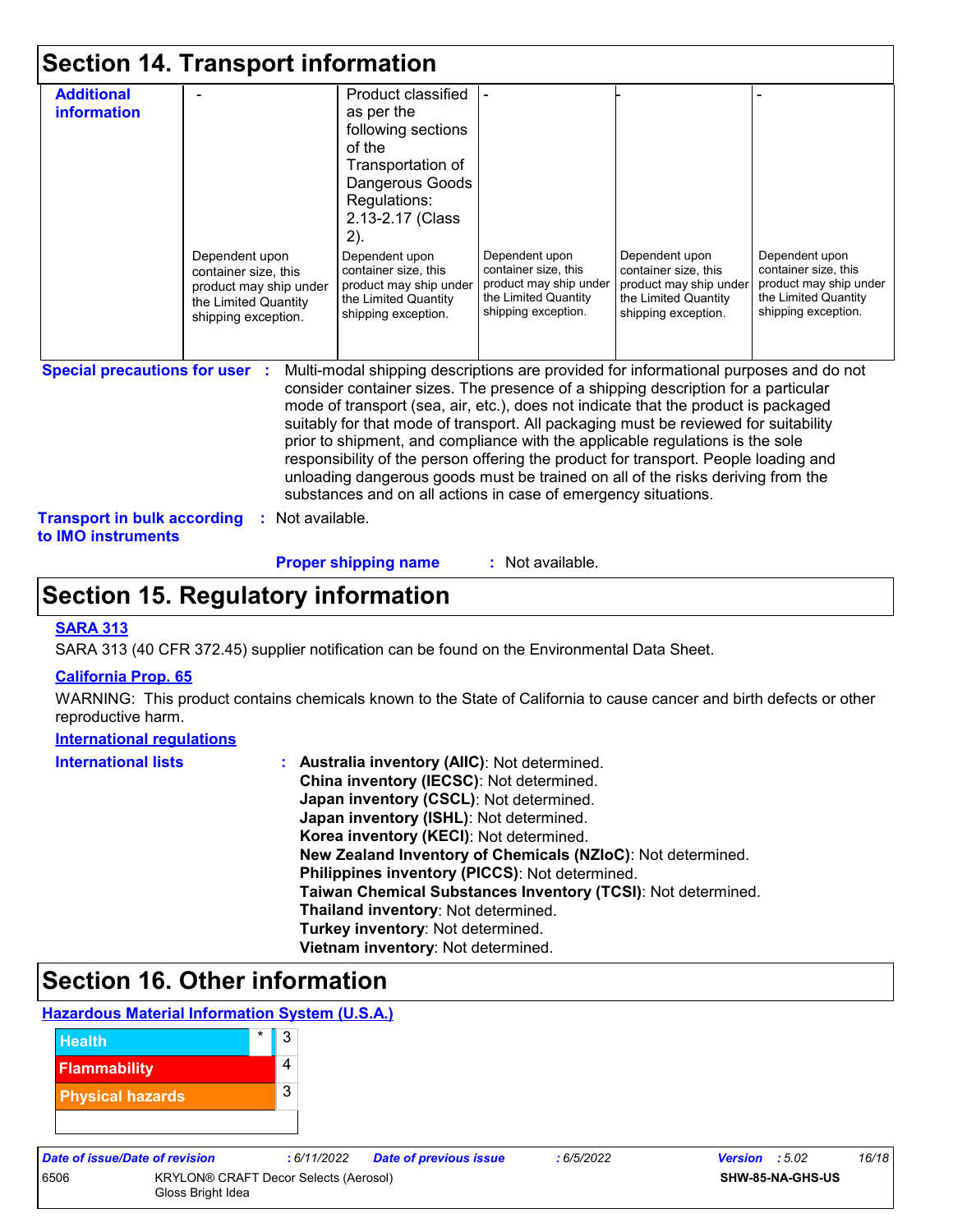### **Section 16. Other information**

**The customer is responsible for determining the PPE code for this material. For more information on HMIS® Personal Protective Equipment (PPE) codes, consult the HMIS® Implementation Manual.**

**Caution: HMIS® ratings are based on a 0-4 rating scale, with 0 representing minimal hazards or risks, and 4 representing significant hazards or risks. Although HMIS® ratings and the associated label are not required on SDSs or products leaving a facility under 29 CFR 1910.1200, the preparer may choose to provide them. HMIS® ratings are to be used with a fully implemented HMIS® program. HMIS® is a registered trademark and service mark of the American Coatings Association, Inc.**

#### **Procedure used to derive the classification**

|                                                                       | <b>Justification</b>                                                                                                                                                                                                                                                                                                                                                                                                                                                             |  |  |  |  |  |
|-----------------------------------------------------------------------|----------------------------------------------------------------------------------------------------------------------------------------------------------------------------------------------------------------------------------------------------------------------------------------------------------------------------------------------------------------------------------------------------------------------------------------------------------------------------------|--|--|--|--|--|
| FLAMMABLE AEROSOLS - Category 1                                       | On basis of test data                                                                                                                                                                                                                                                                                                                                                                                                                                                            |  |  |  |  |  |
| GASES UNDER PRESSURE - Compressed gas                                 | Calculation method                                                                                                                                                                                                                                                                                                                                                                                                                                                               |  |  |  |  |  |
| SERIOUS EYE DAMAGE/ EYE IRRITATION - Category 2A                      | Calculation method                                                                                                                                                                                                                                                                                                                                                                                                                                                               |  |  |  |  |  |
| SKIN SENSITIZATION - Category 1                                       | <b>Calculation method</b>                                                                                                                                                                                                                                                                                                                                                                                                                                                        |  |  |  |  |  |
| <b>CARCINOGENICITY - Category 2</b>                                   | Calculation method                                                                                                                                                                                                                                                                                                                                                                                                                                                               |  |  |  |  |  |
| TOXIC TO REPRODUCTION - Category 2                                    | Calculation method                                                                                                                                                                                                                                                                                                                                                                                                                                                               |  |  |  |  |  |
| SPECIFIC TARGET ORGAN TOXICITY (SINGLE EXPOSURE) (Respiratory tract   | Calculation method                                                                                                                                                                                                                                                                                                                                                                                                                                                               |  |  |  |  |  |
| irritation) - Category 3                                              |                                                                                                                                                                                                                                                                                                                                                                                                                                                                                  |  |  |  |  |  |
| SPECIFIC TARGET ORGAN TOXICITY (SINGLE EXPOSURE) (Narcotic effects) - | Calculation method                                                                                                                                                                                                                                                                                                                                                                                                                                                               |  |  |  |  |  |
| Category 3                                                            |                                                                                                                                                                                                                                                                                                                                                                                                                                                                                  |  |  |  |  |  |
| SPECIFIC TARGET ORGAN TOXICITY (REPEATED EXPOSURE) - Category 2       | Calculation method                                                                                                                                                                                                                                                                                                                                                                                                                                                               |  |  |  |  |  |
| <b>ASPIRATION HAZARD - Category 1</b>                                 | Calculation method                                                                                                                                                                                                                                                                                                                                                                                                                                                               |  |  |  |  |  |
| <b>History</b>                                                        |                                                                                                                                                                                                                                                                                                                                                                                                                                                                                  |  |  |  |  |  |
| <b>Date of printing</b>                                               | : 6/11/2022                                                                                                                                                                                                                                                                                                                                                                                                                                                                      |  |  |  |  |  |
| Date of issue/Date of                                                 | : 6/11/2022                                                                                                                                                                                                                                                                                                                                                                                                                                                                      |  |  |  |  |  |
| revision                                                              |                                                                                                                                                                                                                                                                                                                                                                                                                                                                                  |  |  |  |  |  |
| Date of previous issue                                                | : 6/5/2022                                                                                                                                                                                                                                                                                                                                                                                                                                                                       |  |  |  |  |  |
| <b>Version</b>                                                        | : 5.02                                                                                                                                                                                                                                                                                                                                                                                                                                                                           |  |  |  |  |  |
| <b>Key to abbreviations</b>                                           | : ATE = Acute Toxicity Estimate<br><b>BCF</b> = Bioconcentration Factor<br>GHS = Globally Harmonized System of Classification and Labelling of Chemicals<br>IATA = International Air Transport Association<br>IBC = Intermediate Bulk Container<br><b>IMDG = International Maritime Dangerous Goods</b><br>LogPow = logarithm of the octanol/water partition coefficient<br>MARPOL = International Convention for the Prevention of Pollution From Ships, 1973<br>$\blacksquare$ |  |  |  |  |  |

as modified by the Protocol of 1978. ("Marpol" = marine pollution)

N/A = Not available SGG = Segregation Group

UN = United Nations

**Indicates information that has changed from previously issued version.**

#### **Notice to reader**

**It is recommended that each customer or recipient of this Safety Data Sheet (SDS) study it carefully and consult resources, as necessary or appropriate, to become aware of and understand the data contained in this SDS and any hazards associated with the product. This information is provided in good faith and believed to be accurate as of the effective date herein. However, no warranty, express or implied, is given. The information presented here applies only to the product as shipped. The addition of any material can change the composition, hazards and risks of the product. Products shall not be repackaged, modified, or tinted except as specifically instructed by the manufacturer, including but not limited to the incorporation of products not specified by the manufacturer, or the use or addition of products in proportions not specified by the manufacturer. Regulatory requirements are subject to change and may differ between various locations and jurisdictions. The customer/buyer/user is responsible to ensure that his activities comply with all country, federal, state, provincial or local laws. The conditions for use of the product are not under the control of the manufacturer; the customer/buyer/user is responsible to determine the conditions necessary for the safe use of this product. The customer/buyer/user should not use the product for any purpose other than the purpose shown in the applicable section of this SDS** 

| Date of issue/Date of revision |                                                            | : 6/11/2022 | <b>Date of previous issue</b> | : 6/5/2022 | <b>Version</b> : $5.02$ |                         | 17/18 |
|--------------------------------|------------------------------------------------------------|-------------|-------------------------------|------------|-------------------------|-------------------------|-------|
| 6506                           | KRYLON® CRAFT Decor Selects (Aerosol)<br>Gloss Bright Idea |             |                               |            |                         | <b>SHW-85-NA-GHS-US</b> |       |